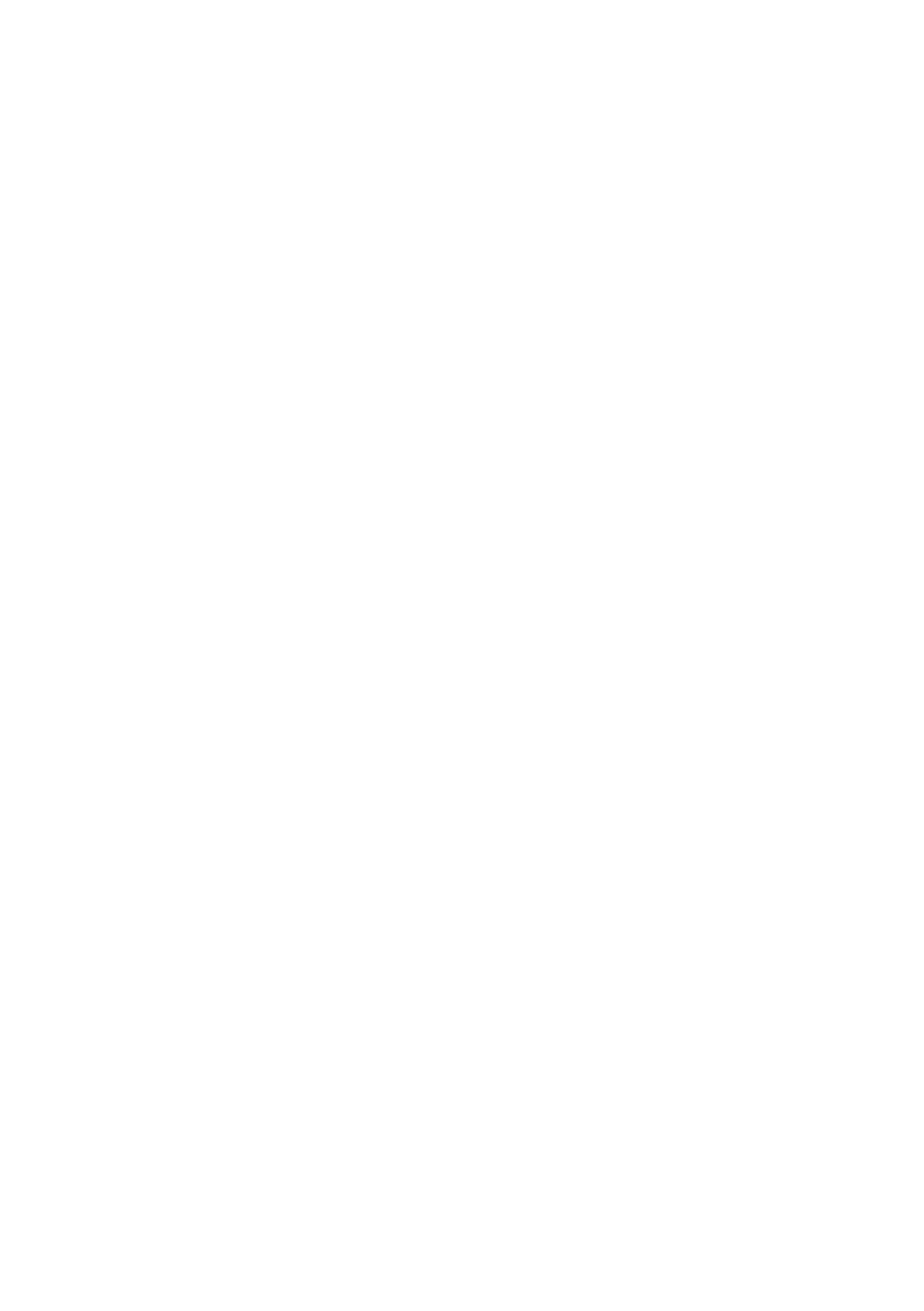## VOLUNTARY GUIDELINES

**to support the progressive realization of the right to adequate food in the context of national food security**

> Adopted by the 127th Session of the FAO Council November 2004

FOOD AND AGRICULTURE ORGANIZATION OF THE UNITED NATIONS Rome, 2005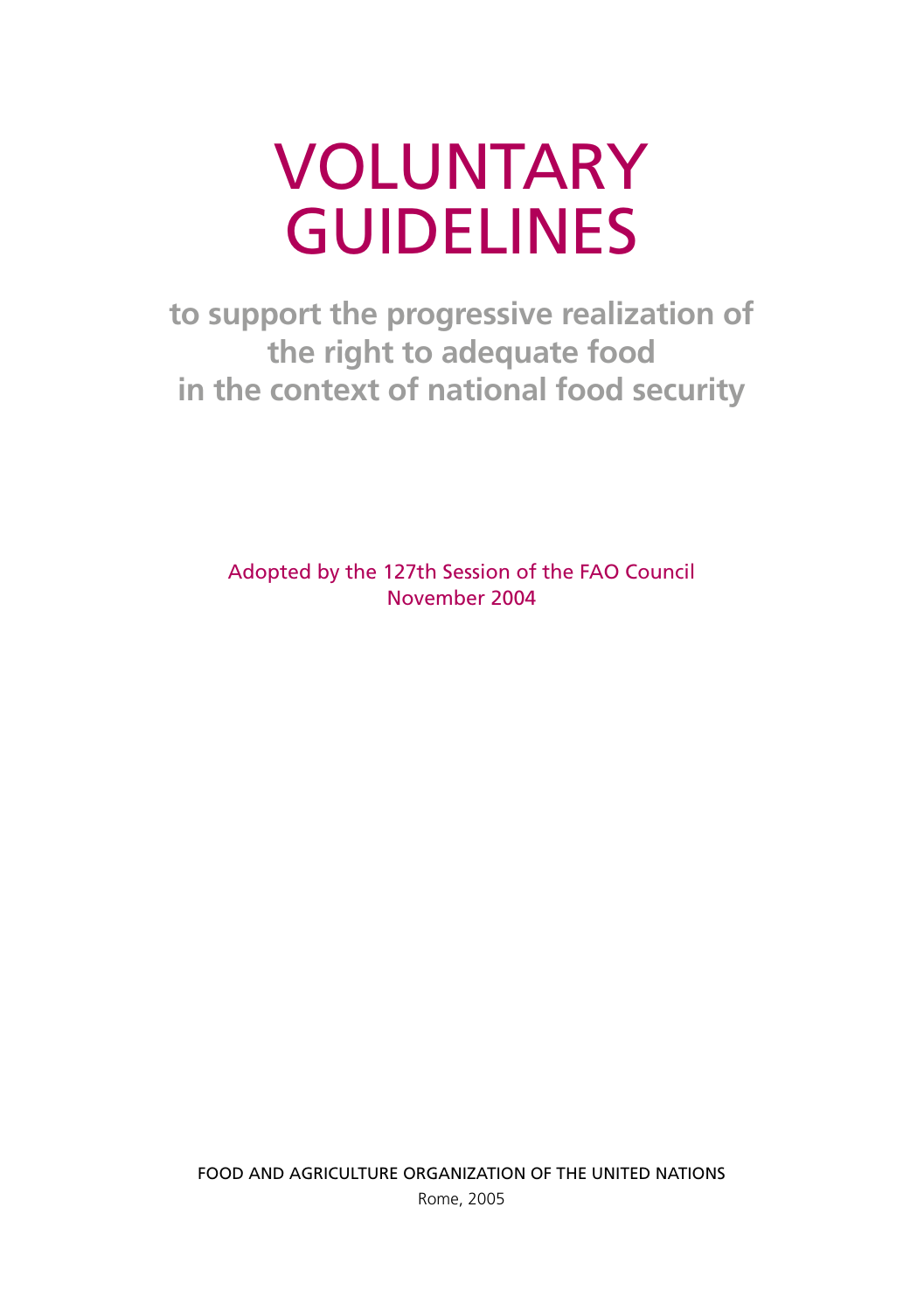The designations employed and the presentation of material in this information product do not imply the expression of any opinion whatsoever on the part of the Food and Agriculture Organization of the United Nations (FAO) concerning the legal or development status of any country, territory, city or area or of its authorities, or concerning the delimitation of its frontiers or boundaries. The mention of specific companies or products of manufacturers, whether or not these have been patented, does not imply that these have been endorsed or recommended by FAO in preference to others of a similar nature that are not mentioned.

ISBN 978-92-5-105336-2

#### © FAO, 2005

FAO encourages the use, reproduction and dissemination of material in this information product. Except where otherwise indicated, material may be copied, downloaded and printed for private study, research and teaching purposes, or for use in non-commercial products or services, provided that appropriate acknowledgement of FAO as the source and copyright holder is given and that FAO's endorsement of users' views, products or services is not implied in any way.

All requests for translation and adaptation rights, and for resale and other commercial use rights should be made via www.fao.org/contact-us/licence-request or addressed to copyright@fao.org.

FAO information products are available on the FAO website (www.fao.org/publications) and can be purchased through publications-sales@fao.org.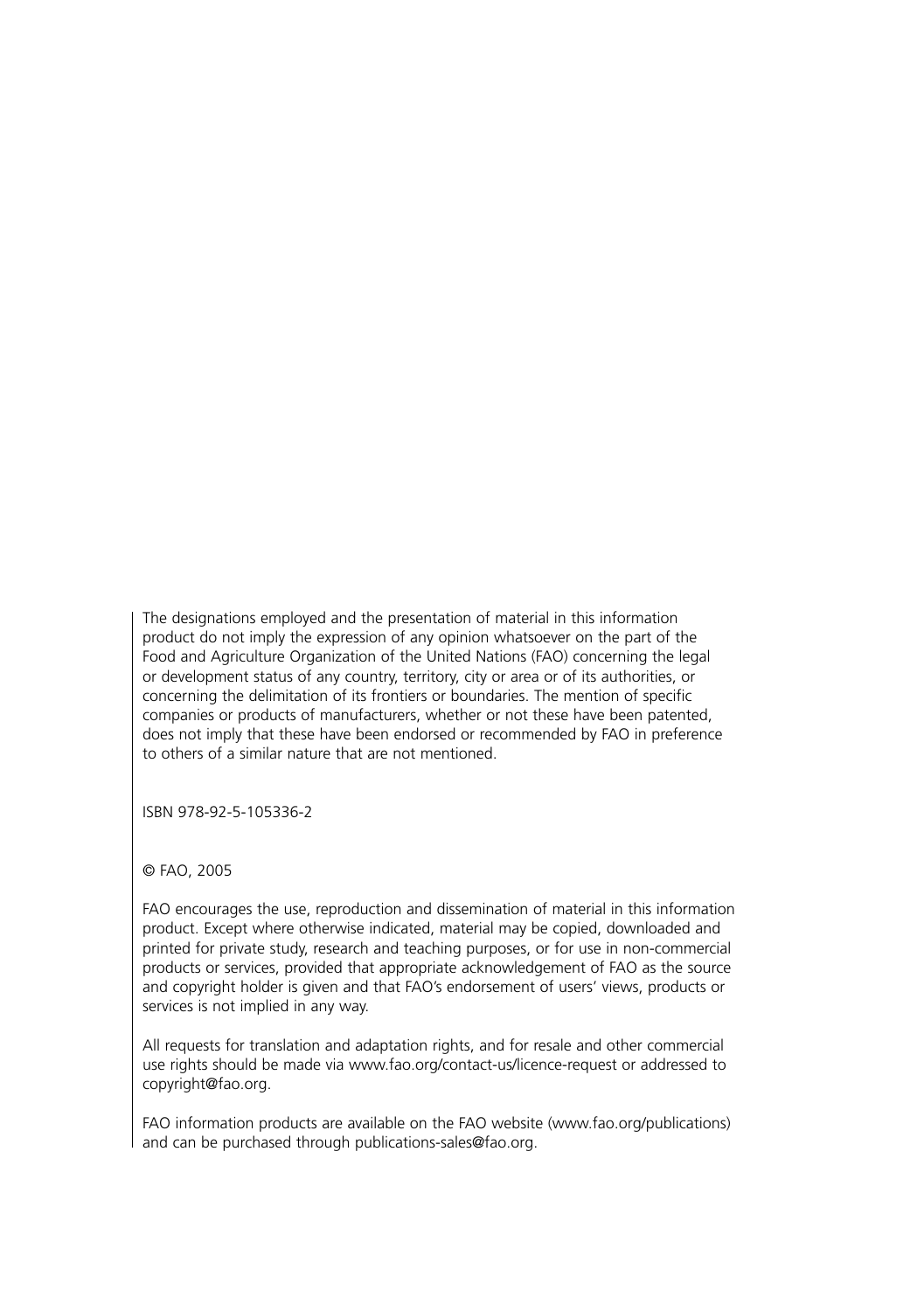### **Foreword**

In 1996, at the World Food Summit, Heads of State and Government reaffirmed "the right of everyone to have access to safe and nutritious food, consistent with the right to adequate food and the fundamental right of everyone to be free from hunger." The declaration of the World Food Summit: five years later, in June 2002, reaffirmed the importance of strengthening the respect of all human rights and fundamental freedoms and invited "the FAO Council to establish an Intergovernmental Working Group to develop a set of Voluntary Guidelines to support Member States' efforts to achieve the progressive realization of the right to adequate food in the context of national food security".

An Intergovernmental Working Group was established in November 2002 and working relationships, in particular with the Office of the High Commissioner for Human Rights and the Special Rapporteur on the Right to Food, were strengthened. After two years of intense and constructive negotiations and discussions among members of the Intergovernmental Working Group and its Bureau as well as representatives of stakeholders and civil society, the Voluntary Guidelines were adopted by the FAO Council in November 2004.

The Voluntary Guidelines represent the first attempt by governments to interpret an economic, social and cultural right and to recommend actions to be undertaken for its realization. The objective of the Voluntary Guidelines is to provide practical guidance to States in their implementation of the progressive realization of the right to adequate food in the context of national food security, in order to achieve the goals of the World Food Summit Plan of Action. Relevant stakeholders could also benefit from such guidance. The Voluntary Guidelines cover the full range of actions to be considered by governments at the national level in order to build an enabling environment for people to feed themselves in dignity and to establish appropriate safety nets for those who are unable to do so. They can be used to strengthen and improve current development frameworks, particularly with regard to social and human dimensions, putting the entitlements of people more firmly at the centre of development.

The Voluntary Guidelines represent a step towards integrating human rights into the work of agencies dealing with food and agriculture, such as FAO, as called for by the United Nations Secretary-General within his UN reforms. They provide an additional instrument to combat hunger and poverty and to accelerate attainment of the Millennium Development Goals.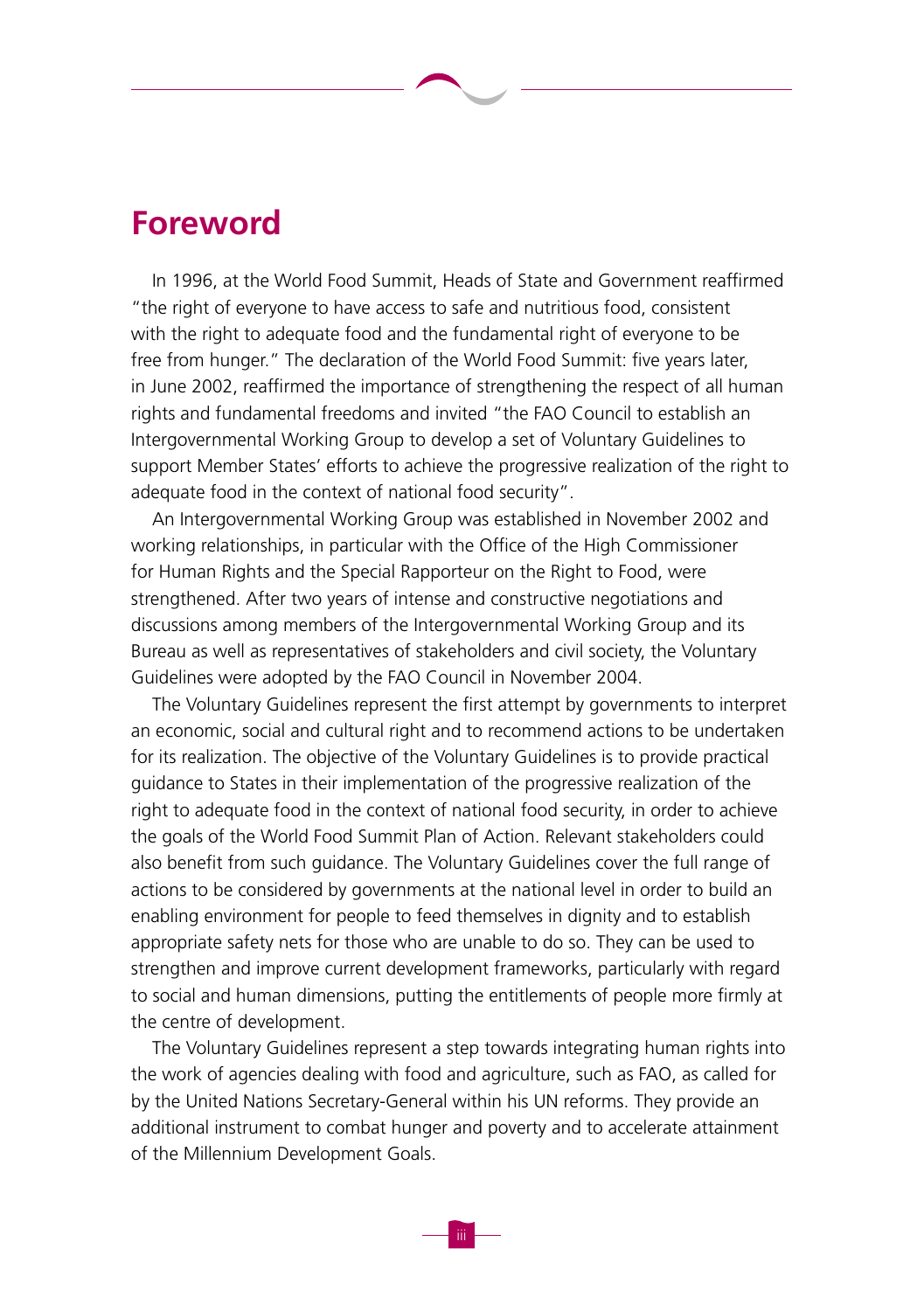FAO is committed to strengthening its capacity, with the help of Member States, to assist willing governments to implement the Voluntary Guidelines. The Organization looks forward to cooperating with governments and other key actors that wish to pursue rights-based approaches to poverty reduction and are interested in realizing the right to adequate food in the context of national food security by implementing the Voluntary Guidelines. Striving to ensure that every child, woman and man enjoy adequate food on a regular basis is not only a moral imperative and an investment with enormous economic returns; it also signifies the realization of a basic human right.



**Jacques Diouf** Director-General *Food and Agriculture Organization of the United Nations*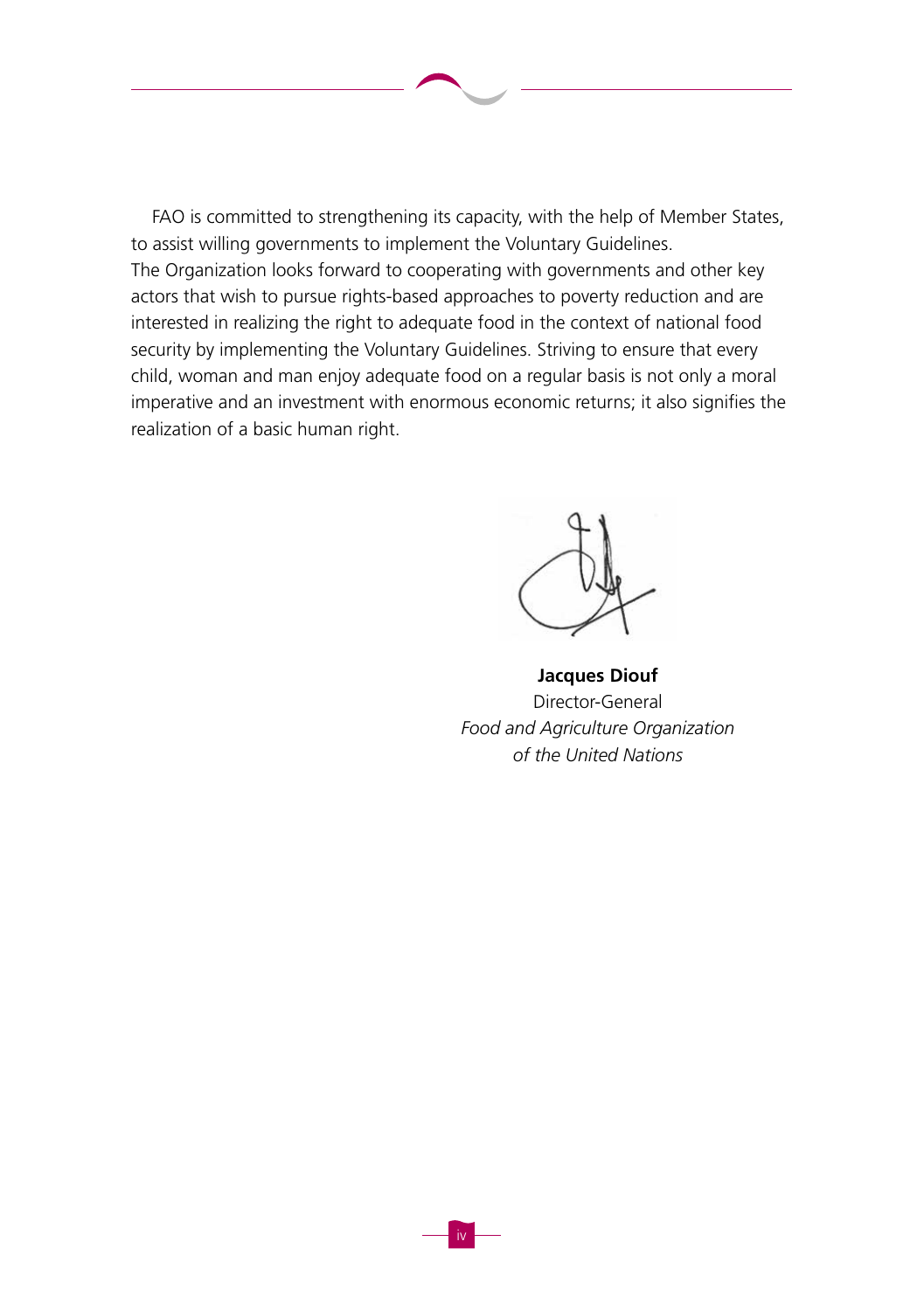## **Contents**

|   | Foreword                                    |  |                                                                 |    |  |  |
|---|---------------------------------------------|--|-----------------------------------------------------------------|----|--|--|
| I | PREFACE AND INTRODUCTION                    |  |                                                                 |    |  |  |
|   | Preface                                     |  |                                                                 |    |  |  |
|   | <b>Introduction</b>                         |  |                                                                 | 3  |  |  |
|   | <b>Basic instruments</b>                    |  |                                                                 | 3  |  |  |
|   |                                             |  | The right to adequate food and the achievement of food security | 5  |  |  |
| П | <b>ENABLING ENVIRONMENT, ASSISTANCE AND</b> |  |                                                                 |    |  |  |
|   | <b>ACCOUNTABILITY</b>                       |  |                                                                 |    |  |  |
|   | <b>GUIDELINE 1</b>                          |  | Democracy, good governance, human rights and the rule of law    | 9  |  |  |
|   | <b>GUIDELINE 2</b>                          |  | <b>Economic development policies</b>                            | 10 |  |  |
|   | <b>GUIDELINE 3</b>                          |  | <b>Strategies</b>                                               | 11 |  |  |
|   | <b>GUIDELINE 4</b>                          |  | <b>Market systems</b>                                           | 13 |  |  |
|   | <b>GUIDELINE 5</b>                          |  | <b>Institutions</b>                                             | 14 |  |  |
|   | GUIDELINE 6                                 |  | <b>Stakeholders</b>                                             | 15 |  |  |
|   | GUIDELINE 7                                 |  | Legal framework                                                 | 15 |  |  |
|   | <b>GUIDELINE 8</b>                          |  | Access to resources and assets                                  | 16 |  |  |
|   | <b>GUIDELINE 8A</b>                         |  | Labour                                                          | 17 |  |  |
|   | GUIDELINE 8B                                |  | Land                                                            | 18 |  |  |
|   | <b>GUIDELINE 8C</b>                         |  | Water                                                           | 18 |  |  |
|   |                                             |  | GUIDELINE 8D Genetic resources for food and agriculture         | 18 |  |  |
|   | <i>GUIDELINE 8E</i>                         |  | Sustainability                                                  | 19 |  |  |
|   | <i>GUIDELINE 8F</i>                         |  | Services                                                        | 19 |  |  |
|   | GUIDELINE 9                                 |  | Food safety and consumer protection                             | 19 |  |  |
|   | GUIDELINE 10 Nutrition                      |  |                                                                 | 21 |  |  |
|   |                                             |  | GUIDELINE 11 Education and awareness raising                    | 23 |  |  |
|   |                                             |  | GUIDELINE 12 National financial resources                       | 24 |  |  |
|   |                                             |  | GUIDELINE 13 Support for vulnerable groups                      | 25 |  |  |
|   | GUIDELINE 14 Safety nets                    |  |                                                                 | 25 |  |  |
|   |                                             |  | GUIDELINE 15 International food aid                             | 27 |  |  |
|   |                                             |  | GUIDELINE 16 Natural and human-made disasters                   | 28 |  |  |
|   |                                             |  | GUIDELINE 17 Monitoring, indicators and benchmarks              | 30 |  |  |
|   |                                             |  | GUIDELINE 18 National human rights institutions                 | 31 |  |  |

GUIDELINE 19 **International dimension 31**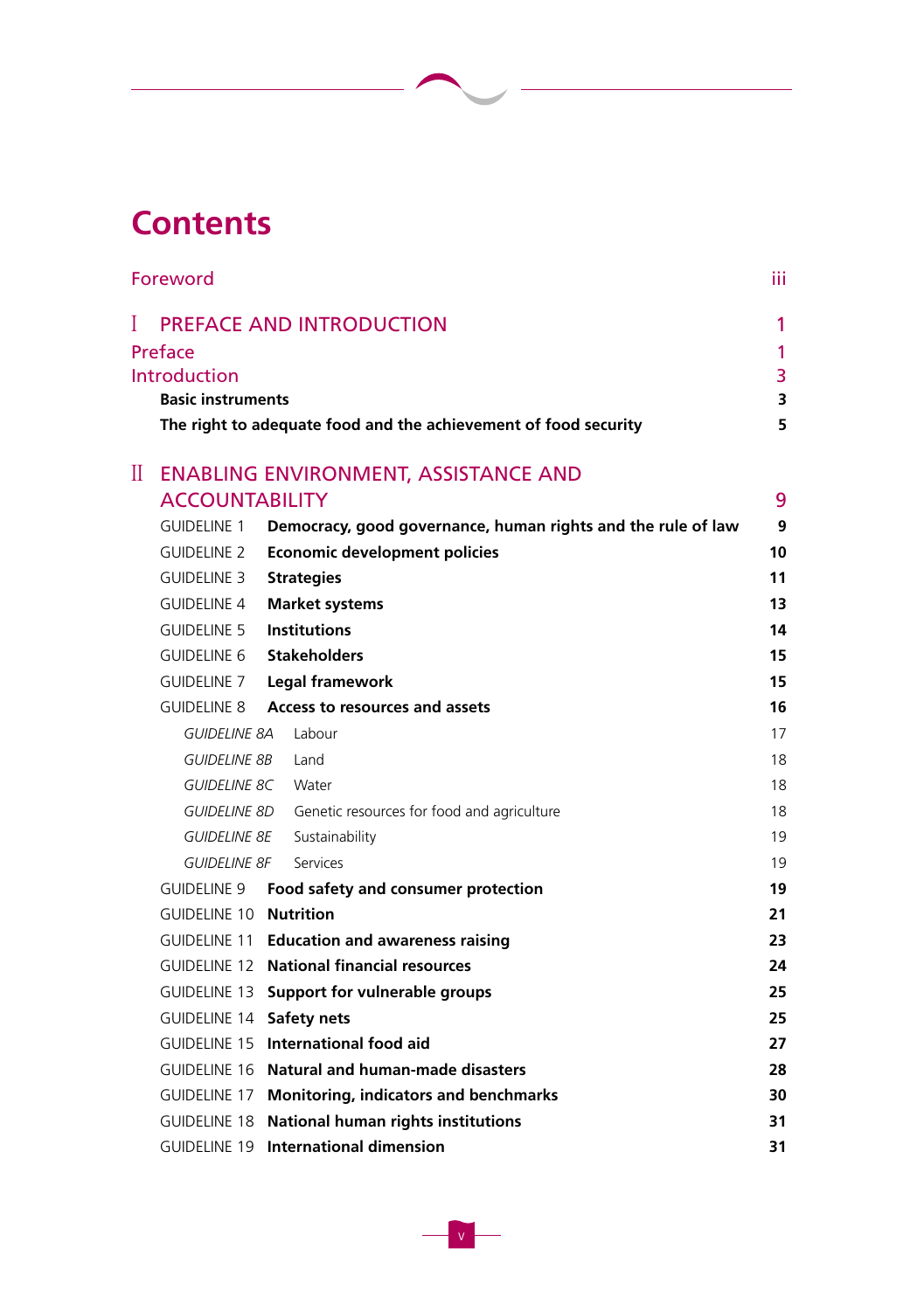| III INTERNATIONAL MEASURES, ACTIONS AND COMMITMENTS    | 33 |  |
|--------------------------------------------------------|----|--|
| International cooperation and unilateral measures      |    |  |
| Role of the international community                    | 33 |  |
| <b>Technical cooperation</b>                           | 34 |  |
| International trade                                    | 34 |  |
| External debt                                          | 35 |  |
| Official development assistance                        | 36 |  |
| International food aid                                 | 36 |  |
| Partnerships with NGOs/CSOs/private sector             | 37 |  |
| Promotion and protection of the right to adequate food | 37 |  |
| International reporting                                | 37 |  |

÷,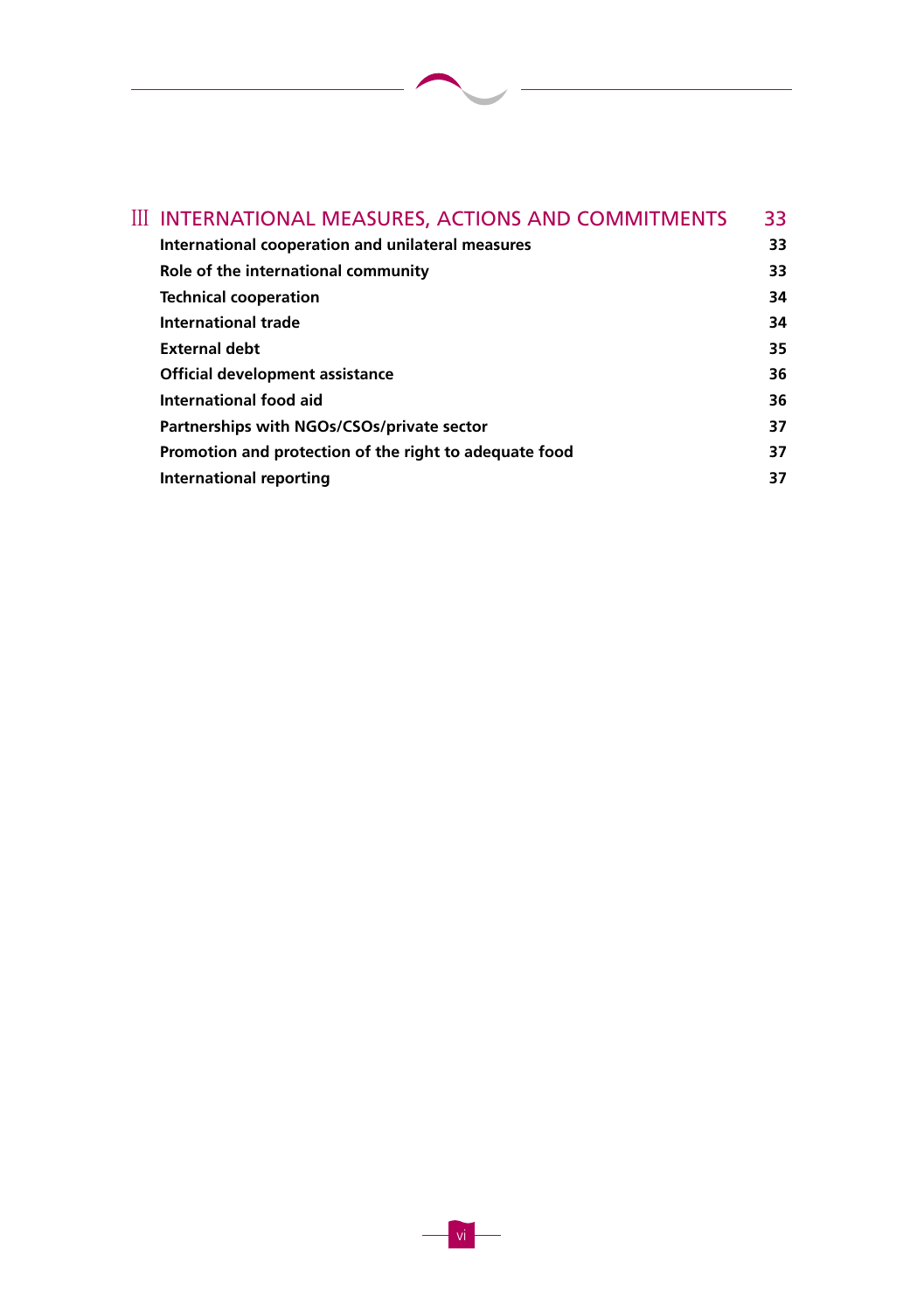

## **Preface**

**1.** The eradication of hunger is clearly reflected in the target set at the World Food Summit to reduce the number of undernourished people to half their present level no later than 2015 and as agreed by the Millennium Summit to "halve the proportion of people who suffer from hunger" by the same year.

**2.** In the Rome Declaration on World Food Security, Heads of State and Government "reaffirm[ed] the right of everyone to have access to safe and nutritious food, consistent with the right to adequate food and the fundamental right of everyone to be free from hunger." Objective 7.4 of the World Food Summit Plan of Action established the task: "to clarify the content of the right to adequate food and the fundamental right of everyone to be free from hunger, as stated in the International Covenant on Economic, Social and Cultural Rights and other relevant international and regional instruments, and to give particular attention to implementation and full and progressive realization of this right as a means of achieving food security for all."

**3.** The Plan of Action "invite[d] the UN High Commissioner for Human Rights, in consultation with relevant treaty bodies, and in collaboration with relevant specialized agencies and programmes of the UN system and appropriate intergovernmental mechanisms, to better define the rights related to food in Article 11 of the Covenant and to propose ways to implement and realize these rights as a means of achieving the commitments and objectives of the World Food Summit, taking into account the possibility of formulating voluntary guidelines for food security for all."

**4.** In response to the invitation by the World Food Summit, and following several international consultations, the Committee on Economic, Social and Cultural Rights adopted General Comment 12, which provided its experts' views on the progressive realization of the right to adequate food.

**5.** In Paragraph 10 of the Declaration adopted at the 2002 World Food Summit: *five years later*, Heads of State and Government invited the Council of the Food and Agriculture Organization of the United Nations to establish at its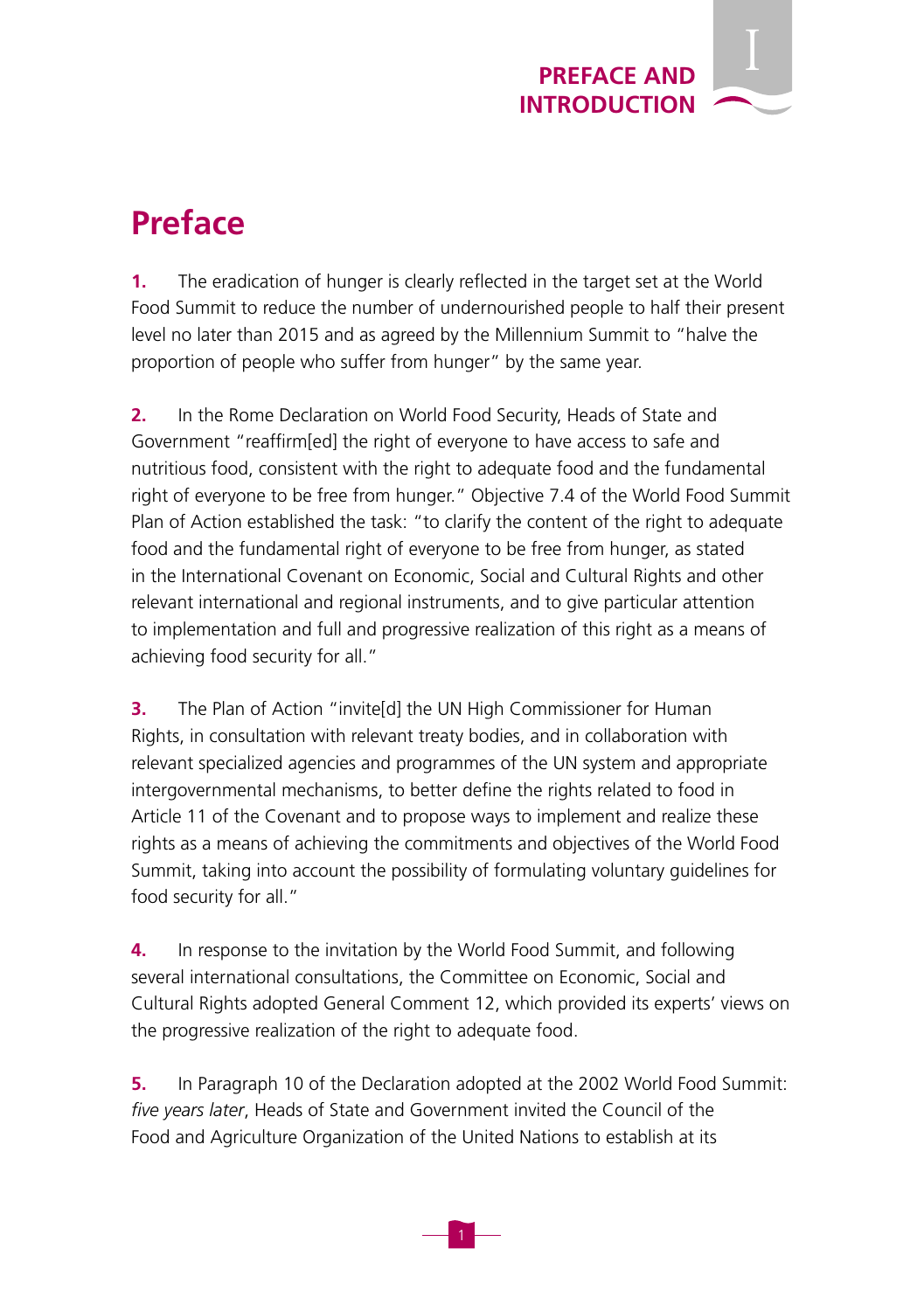123rd session an Intergovernmental Working Group (IGWG), in the context of the World Food Summit follow-up, with the following mandate: "to elaborate, with the participation of stakeholders, in a period of two years, a set of voluntary guidelines to support Member Nations' efforts to achieve the progressive realization of the right to adequate food in the context of national food security".

**6.** The objective of these Voluntary Guidelines is to provide practical guidance to States in their implementation of the progressive realization of the right to adequate food in the context of national food security, in order to achieve the goals of the Plan of Action of the World Food Summit. Relevant stakeholders could also benefit from such guidance.

**7.** The Voluntary Guidelines take into account a wide range of important considerations and principles, including equality and non-discrimination, participation and inclusion, accountability and rule of law, and the principle that all human rights are universal, indivisible, interrelated and interdependent. Food should not be used as a tool for political and economic pressure.

**8.** In developing these Voluntary Guidelines, the IGWG has benefited from the active participation of international organizations, non-governmental organizations (NGOs) and representatives of civil society. The implementation of these Guidelines, which is primarily the responsibility of States, should benefit from the contribution of all members of civil society at large, including NGOs and the private sector.

**9.** These Voluntary Guidelines are a human rights-based practical tool addressed to all States. They do not establish legally binding obligations for States or international organizations, nor is any provision in them to be interpreted as amending, modifying or otherwise impairing rights and obligations under national and international law. States are encouraged to apply these Voluntary Guidelines in developing their strategies, policies, programmes and activities, and should do so without discrimination of any kind, such as to race, colour, sex, language, religion, political or other opinion, national or social origin, property, birth or other status.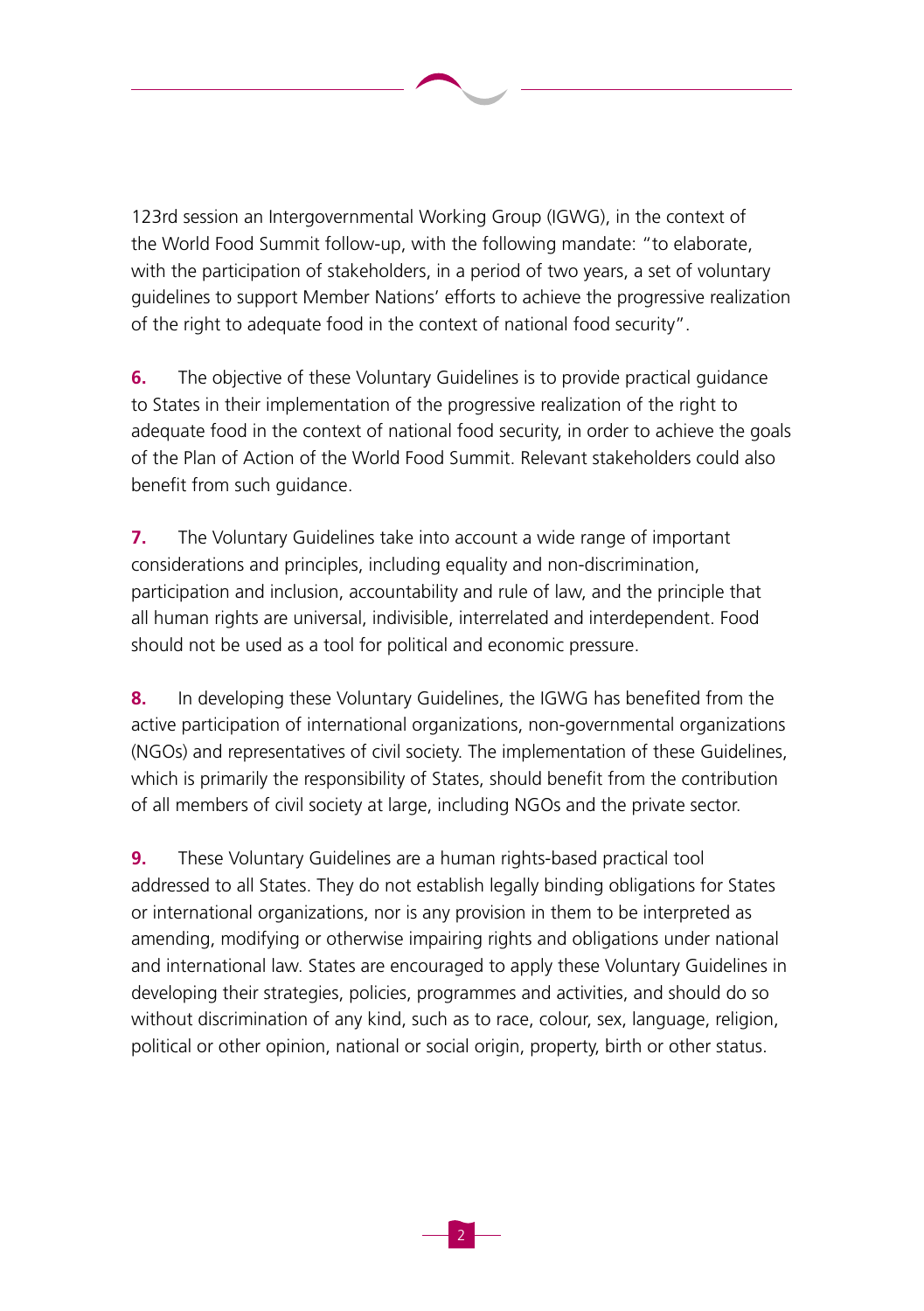## **Introduction**

#### **Basic instruments**

**10.** These Voluntary Guidelines have taken into account relevant international instruments,<sup>1</sup> in particular those instruments in which the progressive realization of the right of everyone to an adequate standard of living, including adequate food, is enshrined.

#### **Universal Declaration of Human Rights, Article 25:**

**1.** Everyone has the right to a standard of living adequate for the health and well-being of himself and of his family, including food, clothing, housing and medical care and necessary social services, and the right to security in the event of unemployment, sickness, disability, widowhood, old age or other lack of livelihood in circumstances beyond his control.

#### **International Covenant on Economic, Social and Cultural Rights, Article 11:**

**1.** The States Parties to the present Covenant recognize the right of everyone to an adequate standard of living for himself and his family, including adequate food, clothing and housing, and to the continuous improvement of living conditions. The States Parties will take appropriate steps to ensure the realization of this right, recognizing to this effect the essential importance of international cooperation based on free consent.

**2.** The States Parties to the present Covenant, recognizing the fundamental right of everyone to be free from hunger, shall take, individually and through international cooperation, the measures, including specific programmes, which are needed:

<sup>1</sup> References in the Voluntary Guidelines to the International Covenant on Economic, Social and Cultural Rights and other international treaties do not prejudice the position of any State with respect to signature, ratification or accession to those instruments.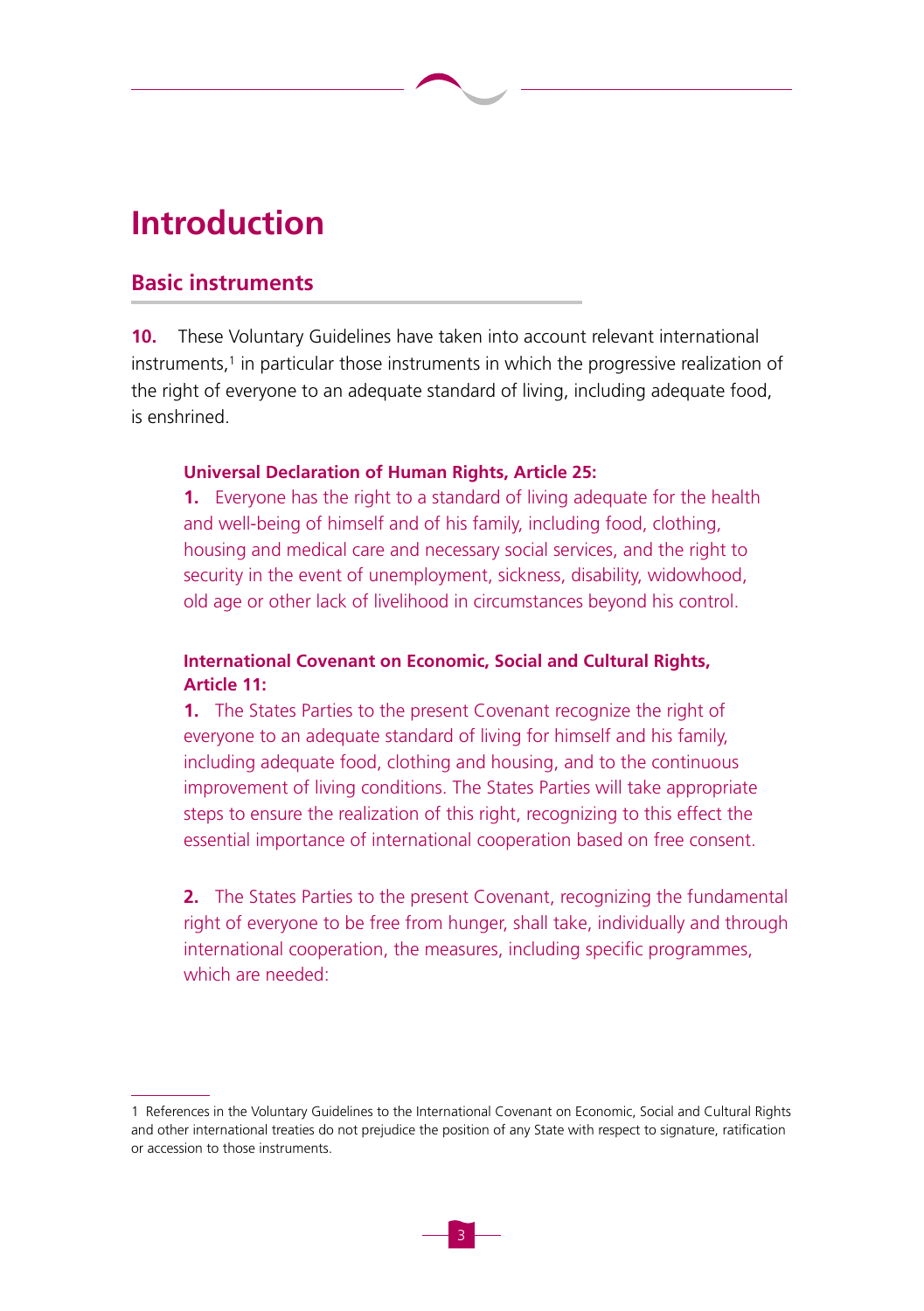- (a) to improve methods of production, conservation and distribution of food by making full use of technical and scientific knowledge, by disseminating knowledge of the principles of nutrition and by developing or reforming agrarian systems in such a way as to achieve the most efficient development and utilization of natural resources;
- (b) taking into account the problems of both food-importing and food-exporting countries, to ensure an equitable distribution of world food supplies in relation to need.

#### **International Covenant on Economic, Social and Cultural Rights, Article 2:**

**1.** Each State Party to the present Covenant undertakes to take steps, individually and through international assistance and cooperation, especially economic and technical, to the maximum of its available resources, with a view to achieving progressively the full realization of the rights recognized in the present Covenant by all appropriate means, including particularly the adoption of legislative measures.

**2.** The States Parties to the present Covenant undertake to guarantee that the rights enunciated in the present Covenant will be exercised without discrimination of any kind as to race, colour, sex, language, religion, political or other opinion, national or social origin, property, birth or other status.

**11.** Among others, Articles 55 and 56 of the Charter of the United Nations are relevant to these Voluntary Guidelines.

#### **UN Charter, Article 55**

With a view to the creation of conditions of stability and well-being which are necessary for peaceful and friendly relations among nations based on respect for the principle of equal rights and self-determination of peoples, the United Nations shall promote:

a. higher standards of living, full employment, and conditions of economic and social progress and development;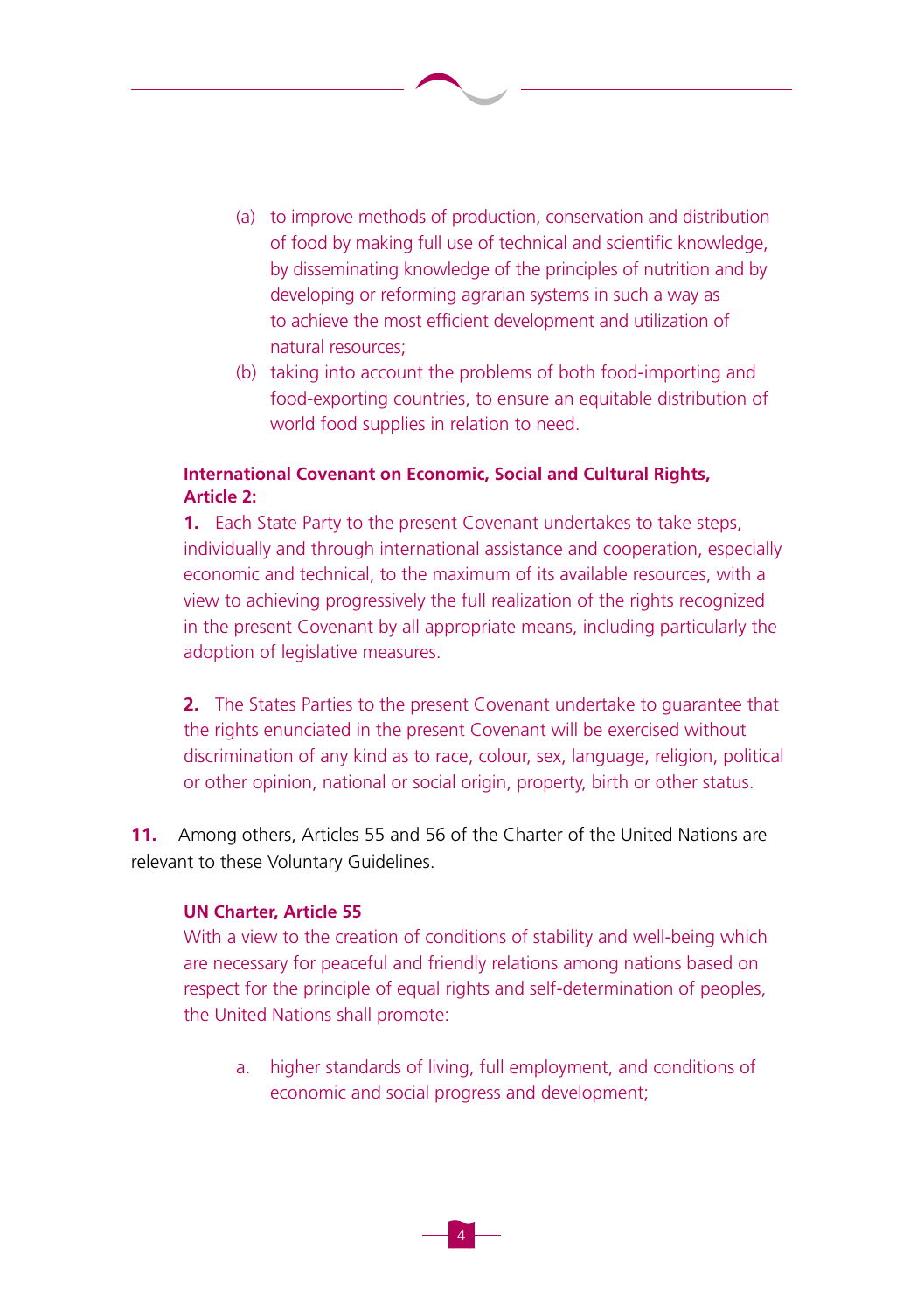- b. solutions of international economic, social, health, and related problems; and international cultural and educational co-operation; and
- c. universal respect for, and observance of, human rights and fundamental freedoms for all without distinction as to race, sex, language, or religion.

#### **UN Charter, Article 56**

All Members pledge themselves to take joint and separate action in co-operation with the Organization for the achievement of the purposes set forth in Article 55.

**12.** Other international instruments, including the Convention of the Rights of the Child and the Convention on the Elimination of All Forms of Discrimination Against Women, the four Geneva Conventions and their two Additional Protocols also contain provisions relevant to these Voluntary Guidelines.

**13.** These Voluntary Guidelines have taken into account the commitments contained in the Millennium Declaration, including the development goals, as well as the outcomes and commitments of the major UN conferences and summits in the economic, social and related fields.

**14.** The IGWG has also taken into account several Resolutions from the United Nations General Assembly and Commission on Human Rights and the General Comments adopted by the Committee on Economic, Social and Cultural Rights.

#### **The right to adequate food and the achievement of food security**

**15.** Food security exists when all people, at all times, have physical and economic access to sufficient, safe and nutritious food to meet their dietary needs and food preferences for an active and healthy life. The four pillars of food security are availability, stability of supply, access and utilization.

**16.** The progressive realization of the right to adequate food requires States to fulfil their relevant human rights obligations under international law.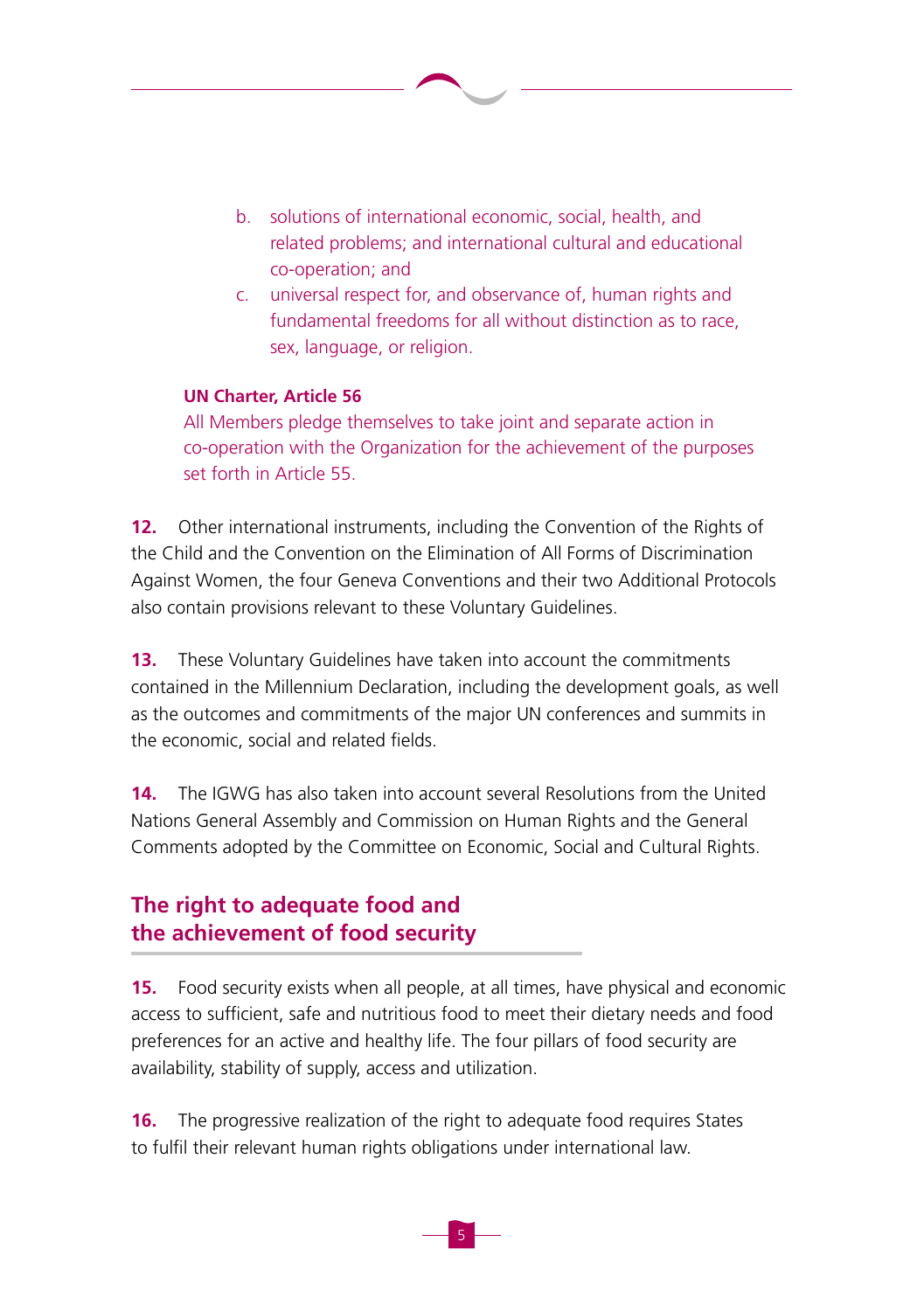These Voluntary Guidelines aim to guarantee the availability of food in quantity and quality sufficient to satisfy the dietary needs of individuals; physical and economic accessibility for everyone, including vulnerable groups, to adequate food, free from unsafe substances and acceptable within a given culture; or the means of its procurement.

**17.** States have obligations under relevant international instruments relevant to the progressive realization of the right to adequate food. Notably, States Parties to the International Covenant on Economic, Social and Cultural Rights (ICESCR) have the obligation to respect, promote and protect and to take appropriate steps to achieve progressively the full realization of the right to adequate food. States Parties should respect existing access to adequate food by not taking any measures that result in preventing such access, and should protect the right of everyone to adequate food by taking steps so that enterprises and individuals do not deprive individuals of their access to adequate food. States Parties should promote policies intended to contribute to the progressive realization of people's right to adequate food by proactively engaging in activities intended to strengthen people's access to and utilization of resources and means to ensure their livelihood, including food security. States Parties should, to the extent that resources permit, establish and maintain safety nets or other assistance to protect those who are unable to provide for themselves.

**18.** States that are not Parties to the International Covenant on Economic, Social and Cultural Rights (ICESCR) are invited to consider ratifying the ICESCR.

**19.** At the national level, a human rights-based approach to food security emphasizes universal, interdependent, indivisible and interrelated human rights, the obligations of States and the roles of relevant stakeholders. It emphasizes the achievement of food security as an outcome of the realization of existing rights and includes certain key principles: the need to enable individuals to realize the right to take part in the conduct of public affairs, the right to freedom of expression and the right to seek, receive and impart information, including in relation to decisionmaking about policies on realizing the right to adequate food. Such an approach should take into account the need for emphasis on poor and vulnerable people who are often excluded from the processes that determine policies to promote food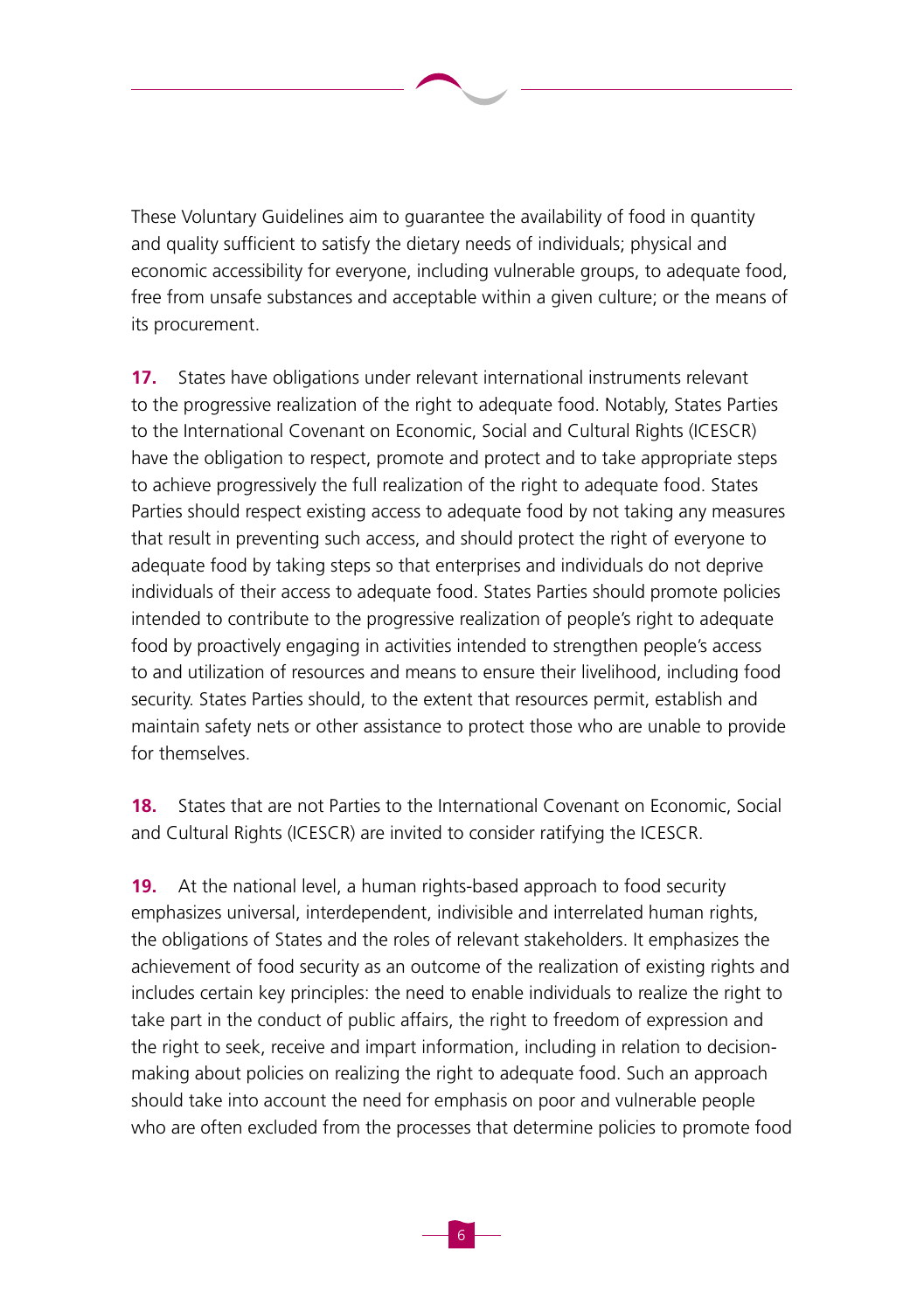security and the need for inclusive societies free from discrimination by the State in meeting their obligations to promote and respect human rights. In this approach, people hold their governments accountable and are participants in the process of human development, rather than being passive recipients. A human rights-based approach requires not only addressing the final outcome of abolishing hunger, but also proposing ways and tools by which that goal is achieved. Application of human rights principles is integral to the process.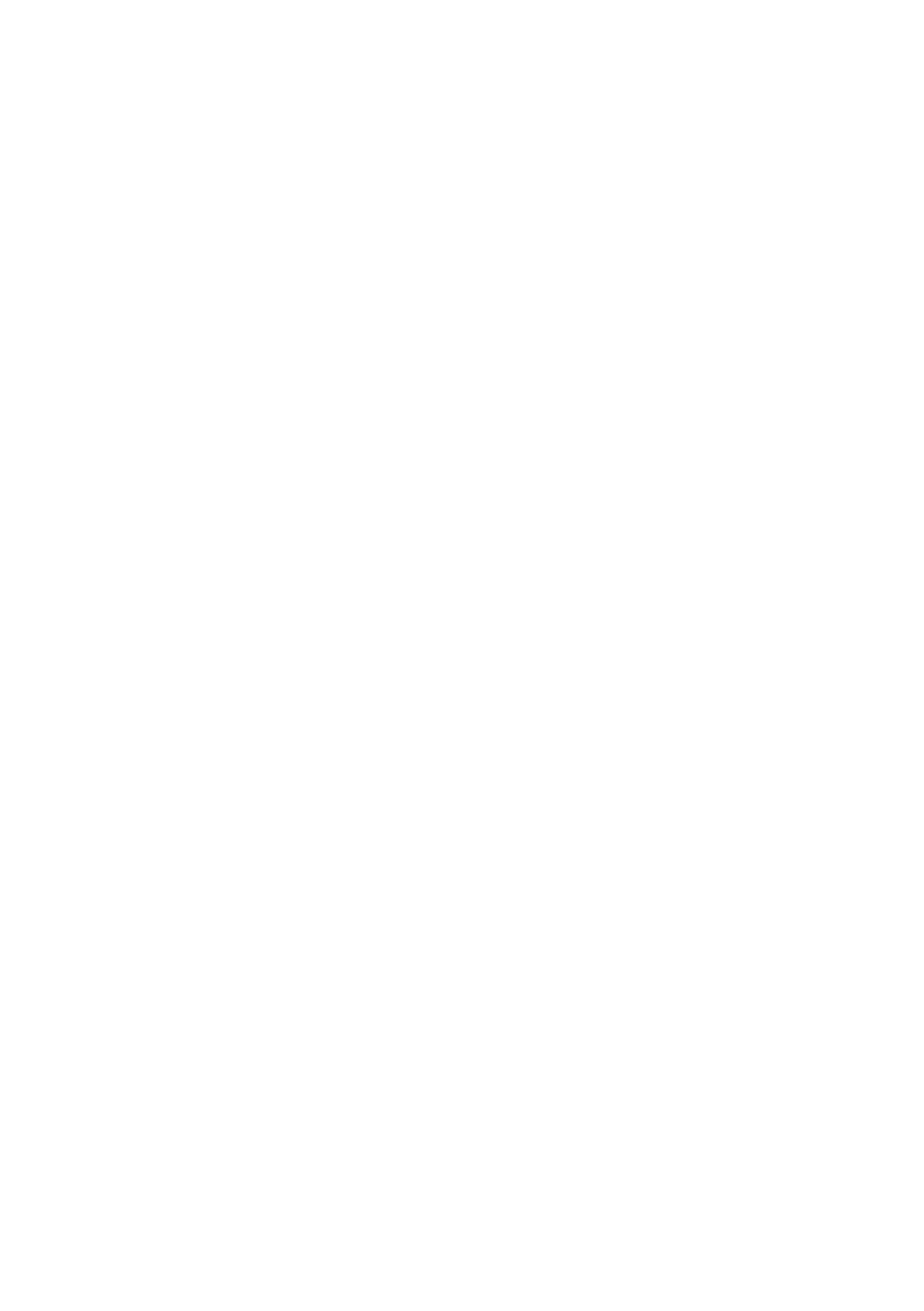## **ENABLING ENVIRONMENT, ASSISTANCE AND ACCOUNTABILITY**

#### GUIDELINE 1

#### **Democracy, good governance, human rights and the rule of law**

**1.1** States should promote and safeguard a free, democratic and just society in order to provide a peaceful, stable and enabling economic, social, political and cultural environment in which individuals can feed themselves and their families in freedom and dignity.

**1.2** States should promote democracy, the rule of law, sustainable development and good governance, and promote and protect human rights and fundamental freedoms in order to empower individuals and civil society to make demands on their governments, devise policies that address their specific needs and ensure the accountability and transparency of governments and state decision-making processes in implementing such policies. States should, in particular, promote freedom of opinion and expression, freedom of information, freedom of the press and freedom of assembly and association, which enhances the progressive realization of the right to adequate food in the context of national food security. Food should not be used as a tool for political and economic pressure.

**1.3** States should also promote good governance as an essential factor for sustained economic growth, sustainable development, poverty and hunger eradication and for the realization of all human rights including the progressive realization of the right to adequate food.

**1.4** States should ensure, in accordance with their international human rights obligations, that all individuals, including human rights defenders of the progressive realization of the right to adequate food, are accorded equal protection under the law and that due process is guaranteed in all legal proceedings.

**1.5** Where appropriate and consistent with domestic law, States may assist individuals and groups of individuals to have access to legal assistance to better assert the progressive realization of the right to adequate food.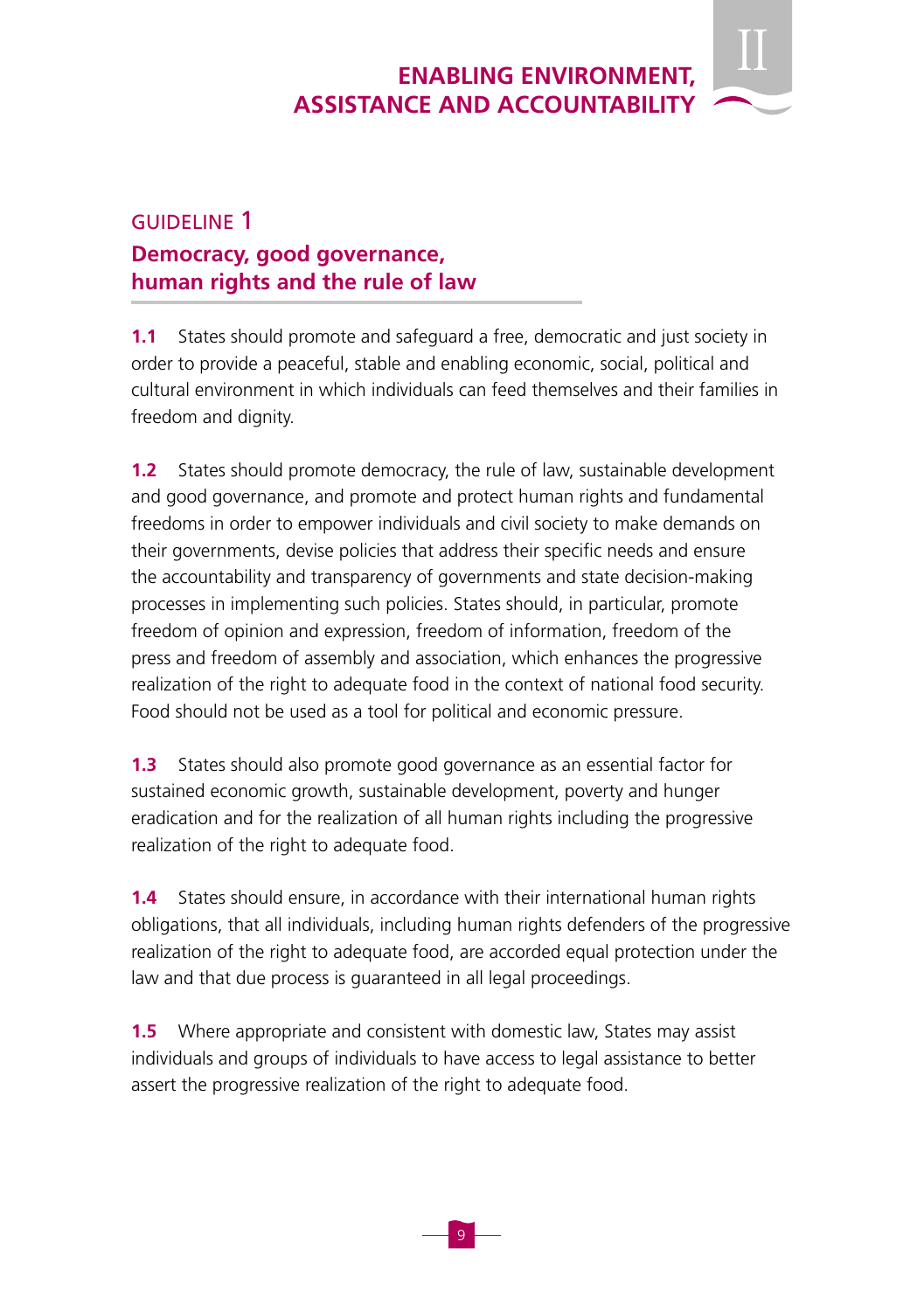#### GUIDELINE 2 **Economic development policies**

**2.1** In order to achieve the progressive realization of the right to adequate food in the context of national food security, States should promote broad-based economic development that is supportive of their food security policies. States should establish policy goals and benchmarks based on the food security needs of their population.

**2.2** States should assess, in consultation with key stakeholders, the economic and social situation, including the degree of food insecurity and its causes, the nutrition situation and food safety.

**2.3** States should promote adequate and stable supplies of safe food through a combination of domestic production, trade, storage and distribution.

**2.4** States should consider adopting a holistic and comprehensive approach to hunger and poverty reduction. Such an approach entails, *inter alia*, direct and immediate measures to ensure access to adequate food as part of a social safety net; investment in productive activities and projects to improve the livelihoods of the poor and hungry in a sustainable manner; the development of appropriate institutions, functioning markets, a conducive legal and regulatory framework; and access to employment, productive resources and appropriate services.

**2.5** States should pursue inclusive, non-discriminatory and sound economic, agriculture, fisheries, forestry, land-use, and, as appropriate, land-reform policies, all of which will permit farmers, fishers, foresters and other food producers, particularly women, to earn a fair return from their labour, capital and management, and encourage conservation and sustainable management of natural resources, including in marginal areas.

**2.6** Where poverty and hunger are predominantly rural, States should focus on sustainable agricultural and rural development through measures to improve access to land, water, appropriate and affordable technologies, productive and financial resources, enhance the productivity of poor rural communities, promote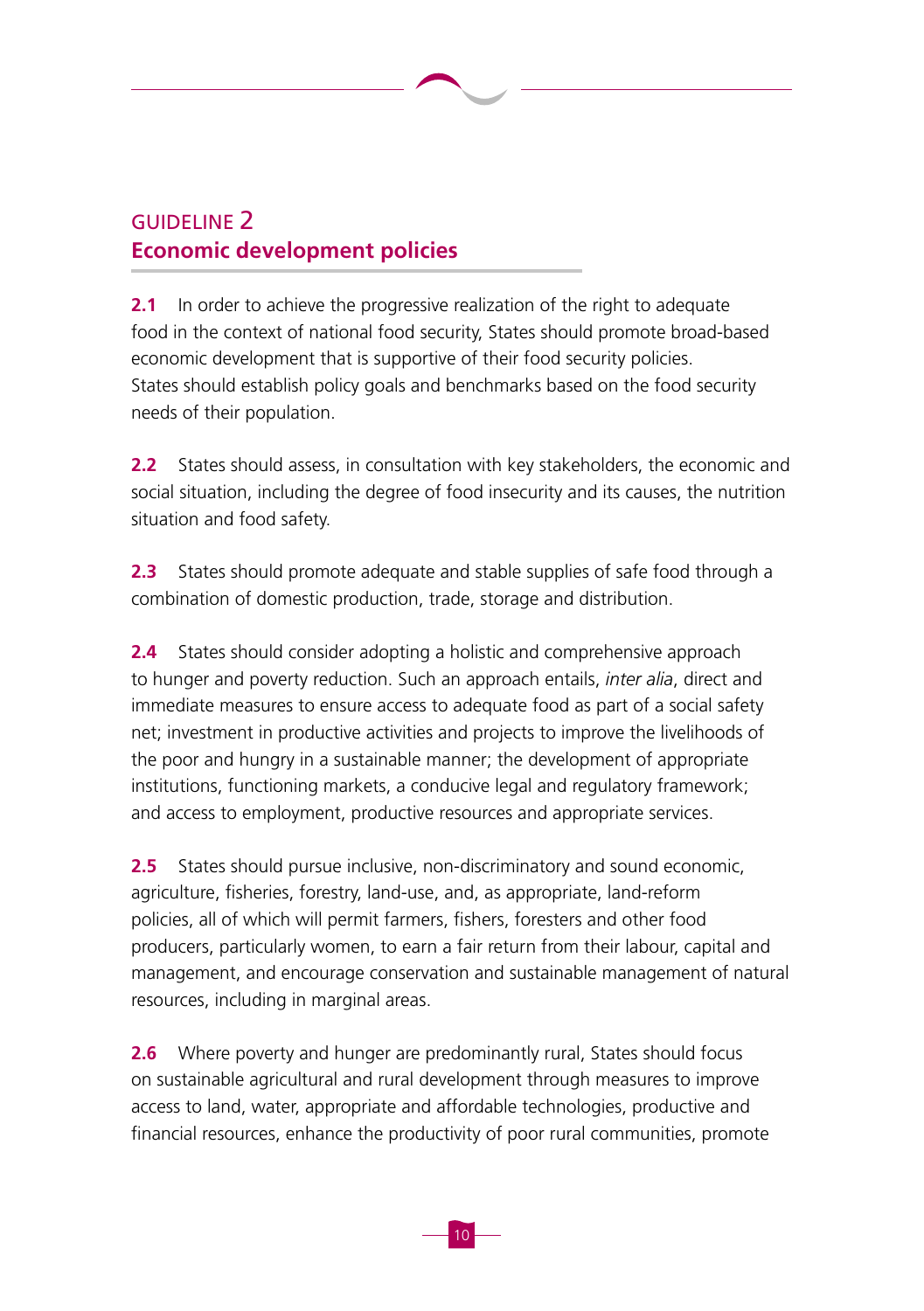the participation of the poor in economic policy decisions, share the benefits of productivity gains, conserve and protect natural resources, and invest in rural infrastructure, education and research. In particular, States should adopt policies that create conditions that encourage stable employment, especially in rural areas, including off-farm jobs.

**2.7** In response to the growing problem of urban hunger and poverty, States should promote investments aimed at enhancing the livelihoods of the urban poor.

#### GUIDELINE 3 **Strategies**

**3.1** States, as appropriate and in consultation with relevant stakeholders and pursuant to their national laws, should consider adopting a national human-rights based strategy for the progressive realization of the right to adequate food in the context of national food security as part of an overarching national development strategy, including poverty reduction strategies, where they exist.

**3.2** The elaboration of these strategies should begin with a careful assessment of existing national legislation, policy and administrative measures, current programmes, systematic identification of existing constraints and availability of existing resources. States should formulate the measures necessary to remedy any weakness, and propose an agenda for change and the means for its implementation and evaluation.

**3.3** These strategies could include objectives, targets, benchmarks and time frames; and actions to formulate policies, identify and mobilize resources, define institutional mechanisms, allocate responsibilities, coordinate the activities of different actors, and provide for monitoring mechanisms. As appropriate, such strategies could address all aspects of the food system, including the production, processing, distribution, marketing and consumption of safe food. They could also address access to resources and to markets as well as parallel measures in other fields. These strategies should, in particular, address the needs of vulnerable and disadvantaged groups, as well as special situations such as natural disasters and emergencies.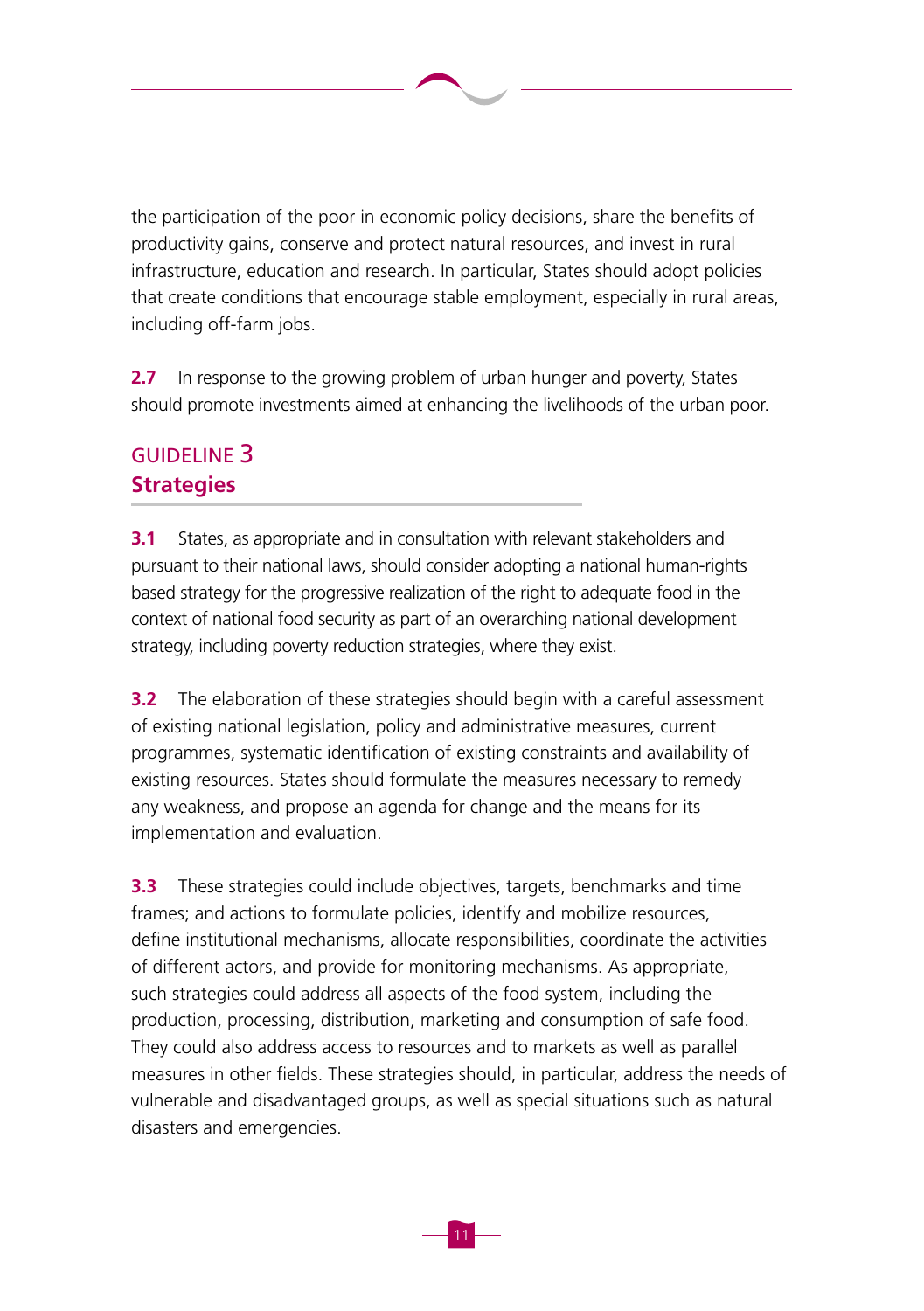**3.4** Where necessary, States should consider adopting and, as appropriate, reviewing a national poverty reduction strategy that specifically addresses access to adequate food.

**3.5** States, individually or in cooperation with relevant international organizations, should consider integrating into their poverty reduction strategy a human rights perspective based on the principle of non-discrimination. In raising the standard of living of those below the poverty line, due regard should be given to the need to ensure equality in practice to those who are traditionally disadvantaged and between women and men.

**3.6** In their poverty reduction strategies, States should also give priority to providing basic services for the poorest, and investing in human resources by ensuring access to primary education for all, basic health care, capacity building in good practices, clean drinking-water, adequate sanitation and justice and by supporting programmes in basic literacy, numeracy and good hygiene practices.

**3.7** States are encouraged, *inter alia* and in a sustainable manner, to increase productivity and to revitalize the agriculture sector including livestock, forestry and fisheries through special policies and strategies targeted at small-scale and traditional fishers and farmers in rural areas, and the creation of enabling conditions for private sector participation, with emphasis on human capacity development and the removal of constraints to agricultural production, marketing and distribution.

**3.8** In developing these strategies, States are encouraged to consult with civil society organizations and other key stakeholders at national and regional levels, including small-scale and traditional farmers, the private sector, women and youth associations, with the aim of promoting their active participation in all aspects of agricultural and food production strategies.

**3.9** These strategies should be transparent, inclusive and comprehensive, cut across national policies, programmes and projects, take into account the special needs of girls and women, combine short-term and long-term objectives, and be prepared and implemented in a participatory and accountable manner.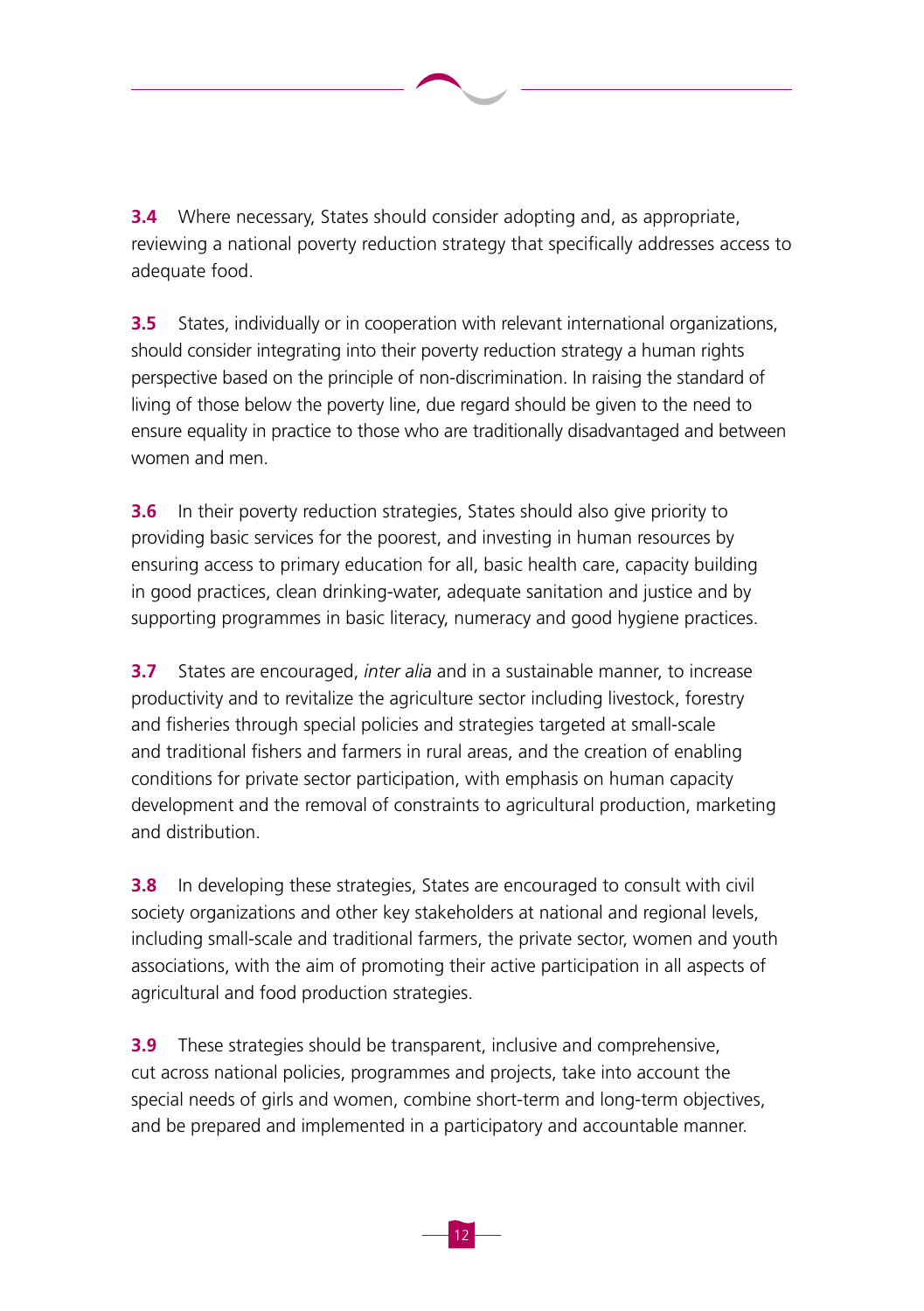**3.10** States should support, including through regional cooperation, the implementation of national strategies for development, in particular for the reduction of poverty and hunger as well as for the progressive realization of the right to adequate food.

#### GUIDELINE 4 **Market systems**

**4.1** States should, in accordance with their national law and priorities, as well as their international commitments, improve the functioning of their markets, in particular their agricultural and food markets, in order to promote both economic growth and sustainable development, *inter alia*, by mobilizing domestic savings, both public and private, by developing appropriate credit policies, by generating sustainable adequate levels of national productive investment through credits in concessional terms and by increasing human capacity.

**4.2** States should put legislation, policies, procedures and regulatory and other institutions in place to ensure non-discriminatory access to markets and to prevent uncompetitive practices in markets.

**4.3** States should encourage the development of corporate social responsibility and the commitment of all market players and civil society towards the progressive realization of the right of individuals to adequate food in the context of national food security.

**4.4** States should provide adequate protection to consumers against fraudulent market practices, misinformation and unsafe food. The measures toward this objective should not constitute unjustified barriers to international trade and should be in conformity with the WTO agreements.

**4.5** States should, as appropriate, promote the development of small-scale local and regional markets and border trade to reduce poverty and increase food security, particularly in poor rural and urban areas.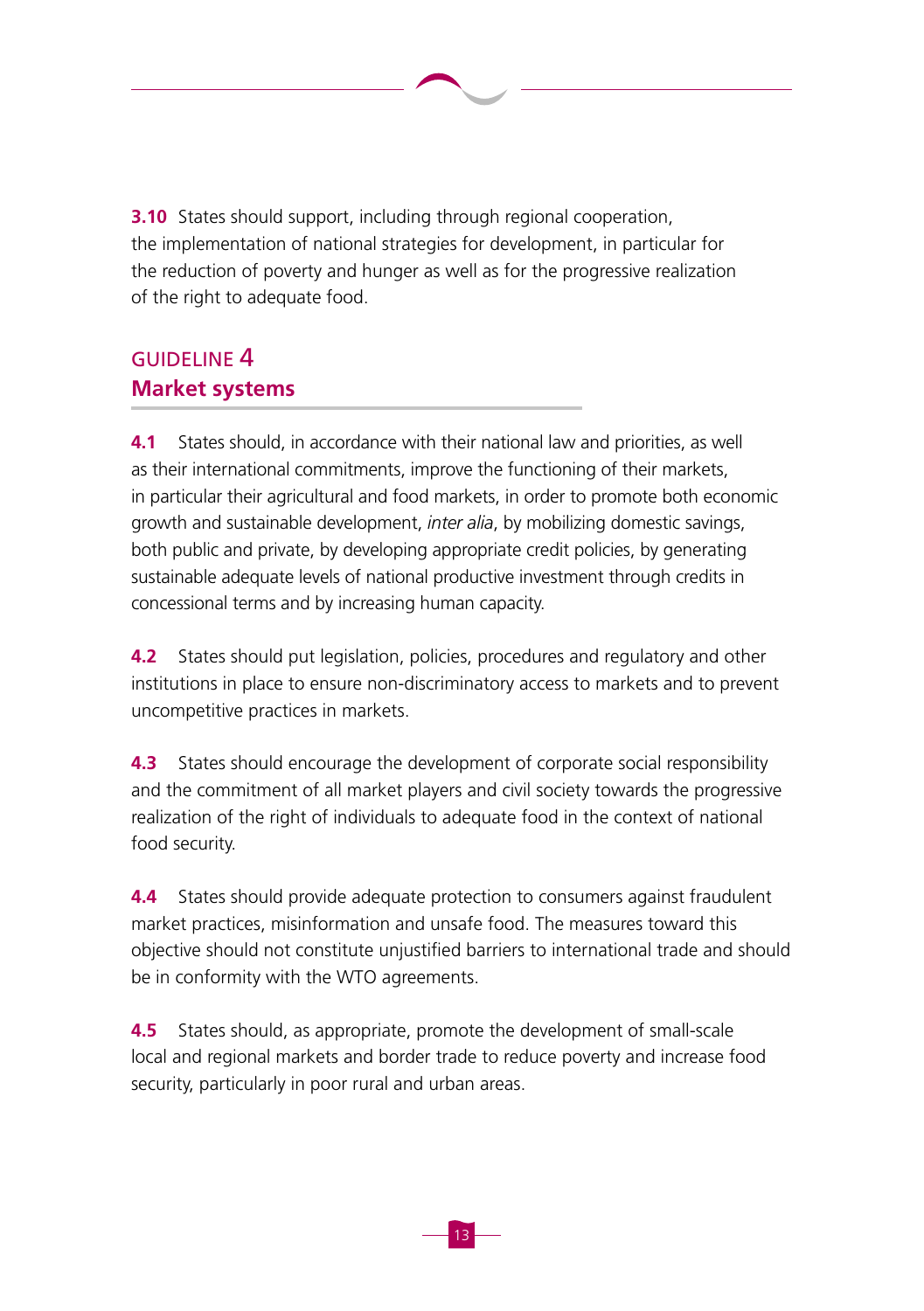

**4.6** States may wish to adopt measures to ensure that the widest number of individuals and communities, especially disadvantaged groups, can benefit from opportunities created by competitive agricultural trade.

**4.7** States should strive to ensure that food, agricultural trade and overall trade policies are conducive to fostering food security for all through a non-discriminatory and market-oriented local, regional, national and world trade system.

**4.8** States should endeavour to establish well functioning internal marketing, storage, transportation, communication and distribution systems, *inter alia*, to facilitate diversified trade and better links within and between domestic, regional and world markets, as well as to take advantage of new market opportunities.

**4.9** States will take into account that markets do not automatically result in everybody achieving a sufficient income at all times to meet basic needs, and should therefore seek to provide adequate social safety nets and, where appropriate, the assistance of the international community for this purpose.

**4.10** States should take into account the shortcomings of market mechanisms in protecting the environment and public goods.

#### GUIDELINE 5 **Institutions**

**5.1** States, where appropriate, should assess the mandate and performance of relevant public institutions and, where necessary, establish, reform or improve their organization and structure to contribute to the progressive realization of the right to adequate food in the context of national food security.

**5.2** To this end, States may wish to ensure the coordinated efforts of relevant government ministries, agencies and offices. They could establish national intersectoral coordination mechanisms to ensure the concerted implementation, monitoring and evaluation of policies, plans and programmes. States are encouraged to involve relevant communities in all aspects of planning and execution of activities in these areas.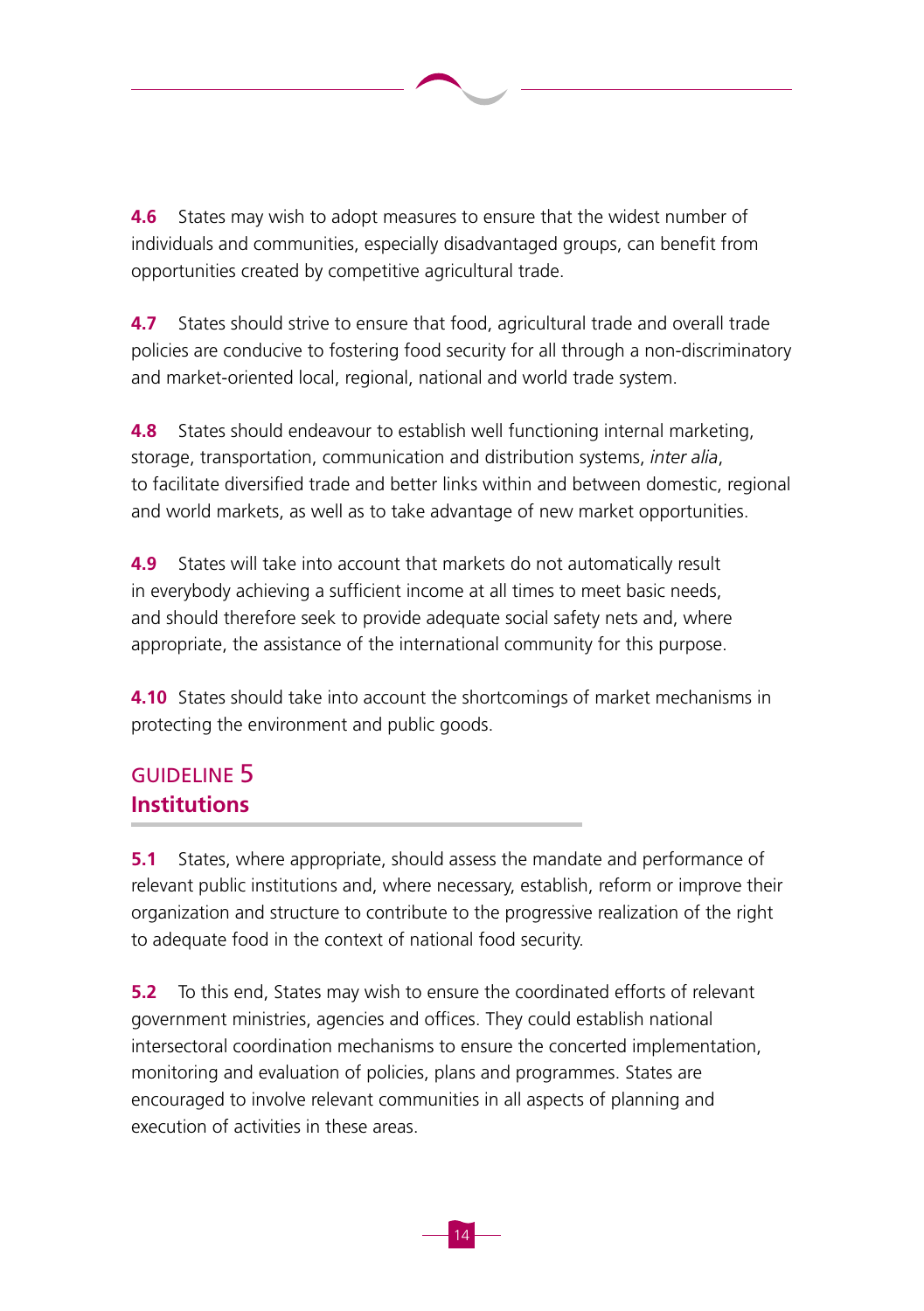**5.3** States may also wish to entrust a specific institution with overall responsibility for overseeing and coordinating the application of these guidelines, bearing in mind the Declaration and Programme of Action of the 1993 Vienna World Conference on Human Rights and taking due account of existing agriculture conventions and protocols. In order to ensure transparency and accountability, the functions and tasks of this institution would need to be clearly defined, regularly reviewed and provision made for adequate monitoring mechanisms.

**5.4** States should ensure that relevant institutions provide for full and transparent participation of the private sector and of civil society, in particular representatives of the groups most affected by food insecurity.

**5.5** States should take measures, where and if necessary, to develop, strengthen, implement and maintain effective anticorruption legislation and policies, including in the food sector and in the management of emergency food aid.

#### GUIDELINE 6 **Stakeholders**

**6.1** Recognizing the primary responsibility of States for the progressive realization of the right to adequate food, States are encouraged to apply a multistakeholder approach to national food security to identify the roles of and involve all relevant stakeholders, encompassing civil society and the private sector, drawing together their know-how with a view to facilitating the efficient use of resources.

#### GUIDELINE 7 **Legal framework**

**7.1** States are invited to consider, in accordance with their domestic legal and policy frameworks, whether to include provisions in their domestic law, possibly including constitutional or legislative review that facilitates the progressive realization of the right to adequate food in the context of national food security.

**7.2** States are invited to consider, in accordance with their domestic legal and policy frameworks, whether to include provisions in their domestic law, which may include their constitutions, bills of rights or legislation, to directly implement the 16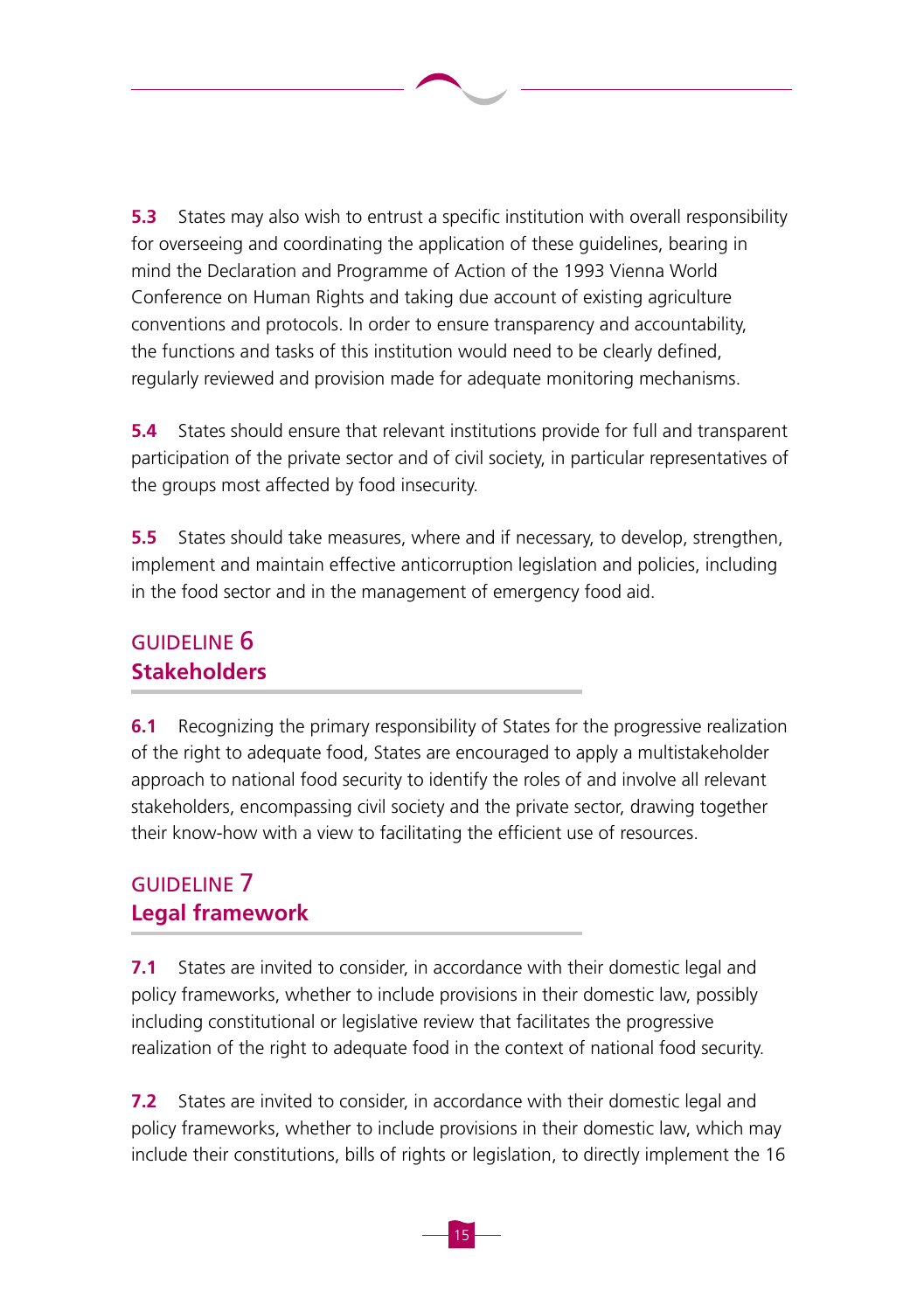progressive realization of the right to adequate food. Administrative, quasi-judicial and judicial mechanisms to provide adequate, effective and prompt remedies accessible, in particular, to members of vulnerable groups may be envisaged.

**7.3** States that have established a right to adequate food under their legal system should inform the general public of all available rights and remedies to which they are entitled.

**7.4** States should consider strengthening their domestic law and policies to accord access by women heads of households to poverty reduction and nutrition security programmes and projects.

#### **GUIDELINE 8 Access to resources and assets**

**8.1** States should facilitate sustainable, non-discriminatory and secure access and utilization of resources consistent with their national law and with international law and protect the assets that are important for people's livelihoods. States should respect and protect the rights of individuals with respect to resources such as land, water, forests, fisheries and livestock without any discrimination. Where necessary and appropriate, States should carry out land reforms and other policy reforms consistent with their human rights obligations and in accordance with the rule of law in order to secure efficient and equitable access to land and to strengthen propoor growth. Special attention may be given to groups such as pastoralists and indigenous people and their relation to natural resources.

**8.2** States should take steps so that members of vulnerable groups can have access to opportunities and economic resources in order to participate fully and equally in the economy.

**8.3** States should pay particular attention to the specific access problems of women and of vulnerable, marginalized and traditionally disadvantaged groups, including all persons affected by HIV/AIDS. States should take measures to protect all people affected by HIV/AIDS from losing their access to resources and assets.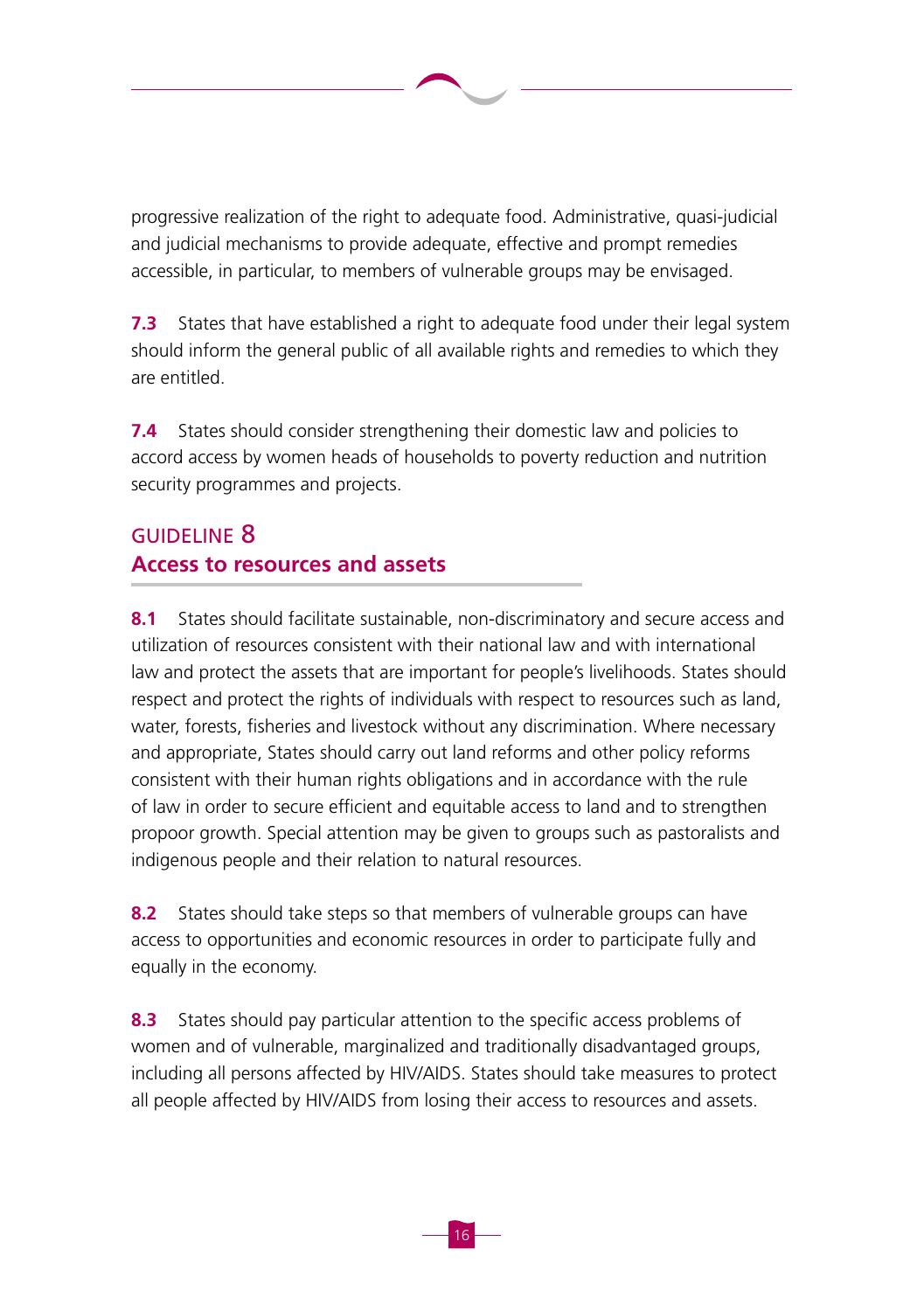**8.4** States should promote agricultural research and development, in particular to promote basic food production with its positive effects on basic incomes and its benefits to small and women farmers, as well as poor consumers.

**8.5** States should, within the framework of relevant international agreements, including those on intellectual property, promote access by medium- and smallscale farmers to research results enhancing food security.

**8.6** States should promote women's full and equal participation in the economy and, for this purpose, introduce, where it does not exist, and implement gendersensitive legislation providing women with the right to inherit and possess land and other property. States should also provide women with secure and equal access to, control over, and benefits from productive resources, including credit, land, water and appropriate technologies.

**8.7** States should design and implement programmes that include different mechanisms of access and appropriate use of agricultural land directed to the poorest populations.

#### *GUIDELINE 8A* **Labour**

**8.8** States should take measures to encourage sustainable development in order to provide opportunities for work that provide remuneration allowing for an adequate standard of living for rural and urban wage earners and their families, and to promote and protect self-employment. For States that have ratified the relevant instruments, working conditions should be consistent with the obligations they have assumed under the International Covenant on Economic, Social and Cultural Rights, relevant ILO Conventions and other treaties including human rights conventions.

**8.9** In order to improve access to the labour market, States should enhance human capital through education programmes, adult literacy and additional training programmes, as required, regardless of race, colour, gender, language, religion, political opinion, national or social origin, property, birth or other status.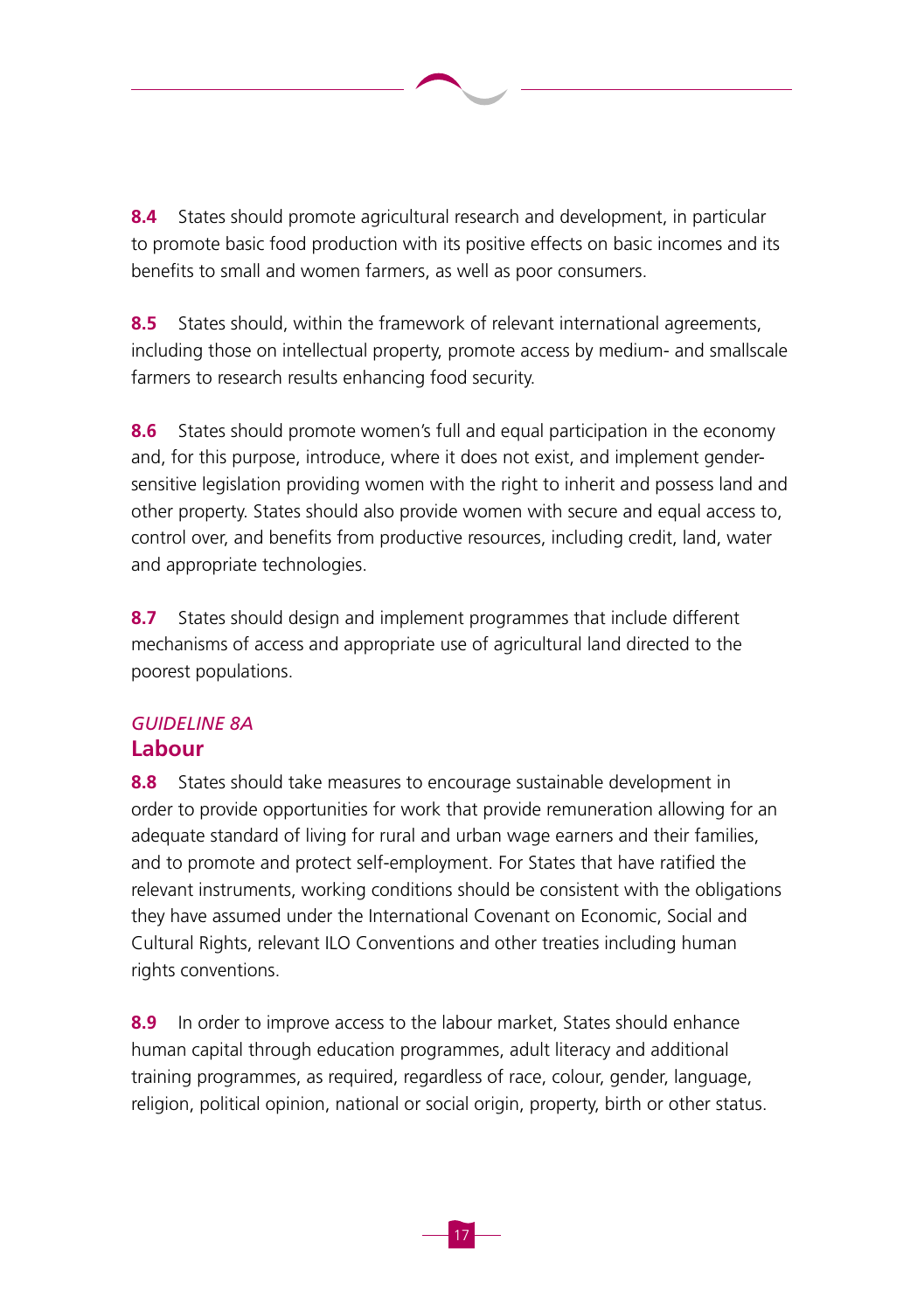#### *GUIDELINE 8B* **Land**

**8.10** States should take measures to promote and protect the security of land tenure, especially with respect to women, and poor and disadvantaged segments of society, through legislation that protects the full and equal right to own land and other property, including the right to inherit. As appropriate, States should consider establishing legal and other policy mechanisms, consistent with their international human rights obligations and in accordance with the rule of law, that advance land reform to enhance access for the poor and women. Such mechanisms should also promote conservation and sustainable use of land. Special consideration should be given to the situation of indigenous communities.

#### *GUIDELINE 8C* **Water**

**8.11** Bearing in mind that access to water in sufficient quantity and quality for all is fundamental for life and health, States should strive to improve access to, and promote sustainable use of, water resources and their allocation among users giving due regard to efficiency and the satisfaction of basic human needs in an equitable manner and that balances the requirement of preserving or restoring the functioning of ecosystems with domestic, industrial and agricultural needs, including safeguarding drinking-water quality.

#### *GUIDELINE 8D*

#### **Genetic resources for food and agriculture**

**8.12** States, taking into account the importance of biodiversity, and consistent with their obligations under relevant international agreements, should consider specific national policies, legal instruments and supporting mechanisms to prevent the erosion of and ensure the conservation and sustainable use of genetic resources for food and agriculture, including, as appropriate, for the protection of relevant traditional knowledge and equitable participation in sharing benefits arising from the use of these resources, and by encouraging, as appropriate, the participation of local and indigenous communities and farmers in making national decisions on matters related to the conservation and sustainable use of genetic resources for food and agriculture.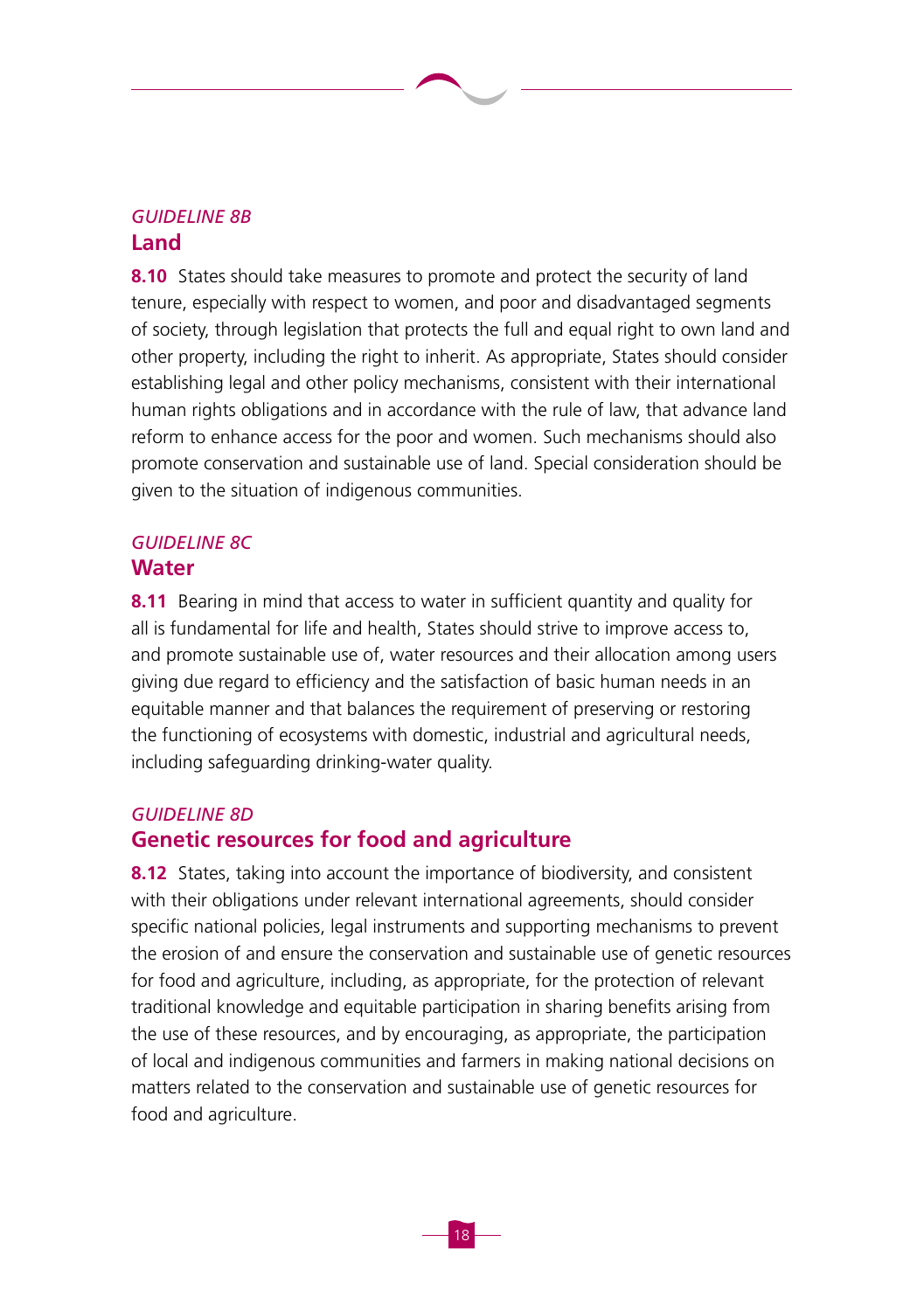#### *GUIDELINE 8E* **Sustainability**

**8.13** States should consider specific national policies, legal instruments and supporting mechanisms to protect ecological sustainability and the carrying capacity of ecosystems to ensure the possibility for increased, sustainable food production for present and future generations, prevent water pollution, protect the fertility of the soil, and promote the sustainable management of fisheries and forestry.

### *GUIDELINE 8F*

#### **Services**

**8.14** States should create an enabling environment and strategies to facilitate and support the development of private and public sector initiatives to promote appropriate tools, technologies and mechanization in the provision of relevant services, including research, extension, marketing, rural finance and microcredit, to enable more efficient food production by all farmers, in particular poor farmers, and to address local constraints such as shortage of land, water and farm power.

#### GUIDELINE 9 **Food safety and consumer protection**

**9.1** States should take measures to ensure that all food, whether locally produced or imported, freely available or sold on markets, is safe and consistent with national food safety standards.

**9.2** States should establish comprehensive and rational food-control systems that reduce risk of food-borne disease using risk analysis and supervisory mechanisms to ensure food safety in the entire food chain including animal feed.

**9.3** States are encouraged to take action to streamline institutional procedures for food control and food safety at national level and eliminate gaps and overlaps in inspection systems and in the legislative and regulatory framework for food. States are encouraged to adopt scientifically based food safety standards, including standards for additives, contaminants, residues of veterinary drugs and pesticides, and microbiological hazards, and to establish standards for the packaging,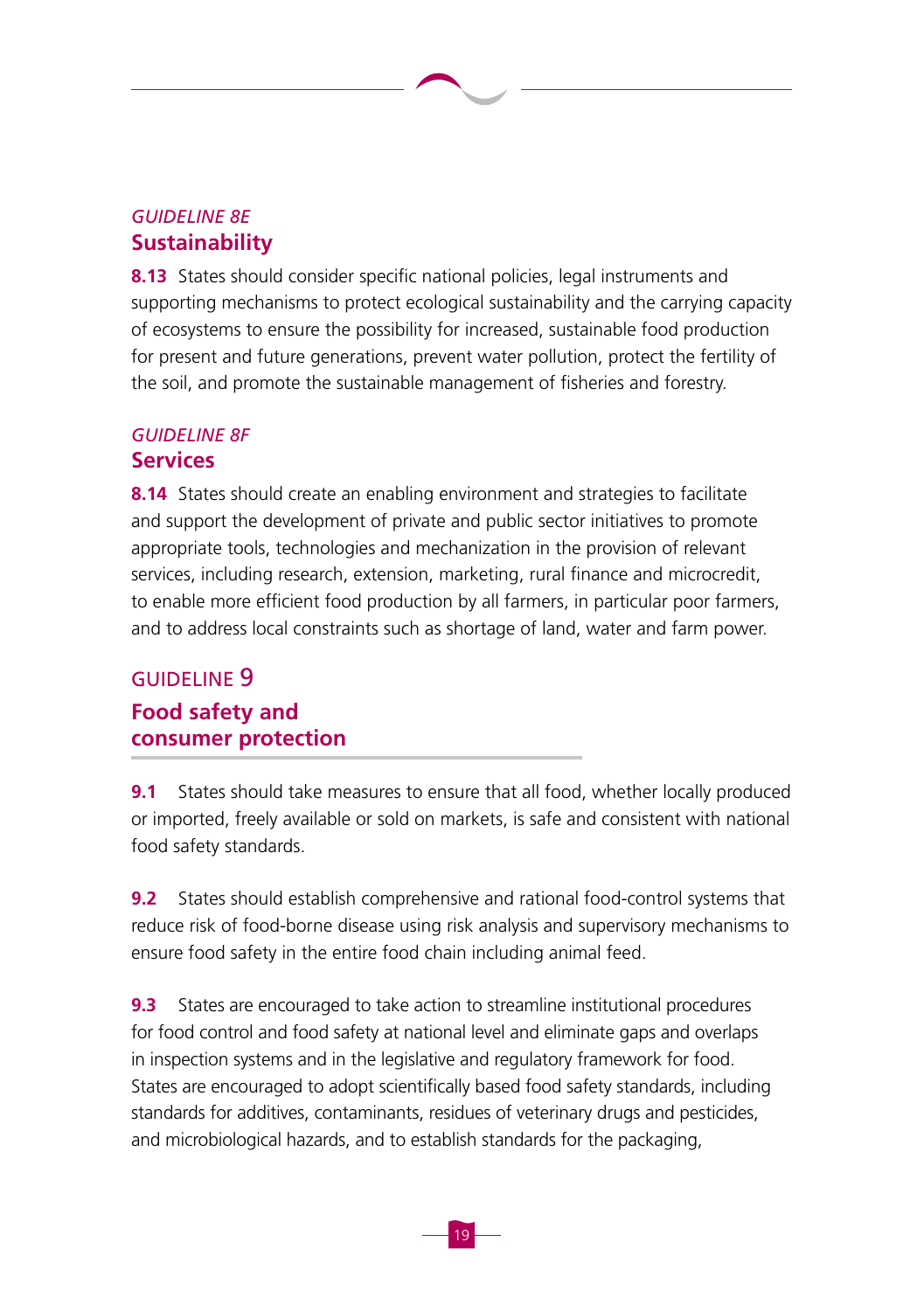labelling and advertising of food. These standards should take into consideration internationally accepted food standards (Codex Alimentarius) in accordance with the WTO Sanitary and Phytosanitary Agreement (SPS). States should take action to prevent contamination from industrial and other pollutants in the production, processing, storage, transport, distribution, handling and sale of food.

**9.4** States may wish to establish a national coordinating committee for food to bring together both governmental and non-governmental actors involved in the food system and to act as liaison with the FAO/WHO Codex Alimentarius Commission. States should consider collaborating with private stakeholders in the food system, both by assisting them in exercising controls on their own production and handling practices, and by auditing those controls.

**9.5** Where necessary, States should assist farmers and other primary producers to follow good agricultural practices, food processors to follow good manufacturing practices, and food handlers to follow good hygiene practices. States are encouraged to consider establishing food safety systems and supervisory mechanisms to ensure the provision of safe food to consumers.

**9.6** States should ensure that education on safe practices is available for food business operators so that their activities neither lead to harmful residues in food nor cause harm to the environment. States should also take measures to educate consumers about the safe storage, handling and utilization of food within the household. States should collect and disseminate information to the public regarding food-borne diseases and food safety matters, and should cooperate with regional and international organizations addressing food safety issues.

**9.7** States should adopt measures to protect consumers from deception and misrepresentation in the packaging, labelling, advertising and sale of food and facilitate consumers' choice by ensuring appropriate information on marketed food, and provide recourse for any harm caused by unsafe or adulterated food, including food offered by street sellers. Such measures should not be used as unjustified barriers to trade; they should be in conformity with the WTO agreements (in particular SPS and TBT).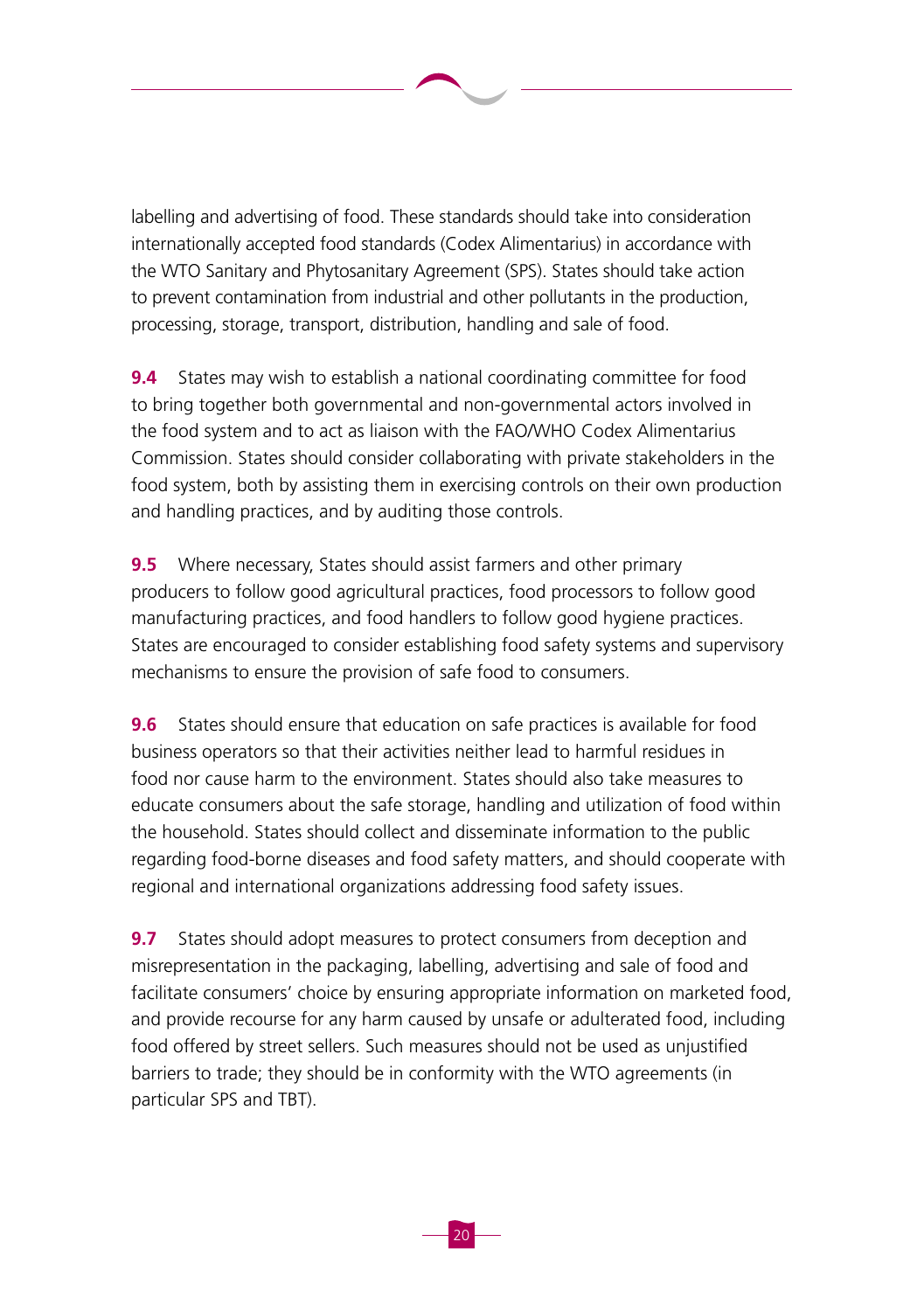**9.8** Developed countries are encouraged to provide technical assistance to developing countries through advice, credits, donations and grants for capacity building and training in food safety. When possible and appropriate, developing countries with more advanced capabilities in food safety-related areas are encouraged to lend assistance to less advanced developing countries.

**9.9** States are encouraged to cooperate with all stakeholders, including regional and international consumer organizations, in addressing food safety issues, and consider their participation in national and international fora where policies with impact on food production, processing, distribution, storage and marketing are discussed.

#### GUIDELINE 10 **Nutrition**

**10.1** If necessary, States should take measures to maintain, adapt or strengthen dietary diversity and healthy eating habits and food preparation, as well as feeding patterns, including breastfeeding, while ensuring that changes in availability and access to food supply do not negatively affect dietary composition and intake.

**10.2** States are encouraged to take steps, in particular through education, information and labelling regulations, to prevent overconsumption and unbalanced diets that may lead to malnutrition, obesity and degenerative diseases.

**10.3** States are encouraged to involve all relevant stakeholders, in particular communities and local government, in the design, implementation, management, monitoring and evaluation of programmes to increase the production and consumption of healthy and nutritious foods, especially those that are rich in micronutrients. States may wish to promote gardens both at home and at school as a key element in combating micronutrient deficiencies and promoting healthy eating. States may also consider adopting regulations for fortifying foods to prevent and cure micronutrient deficiencies, in particular of iodine, iron and Vitamin A.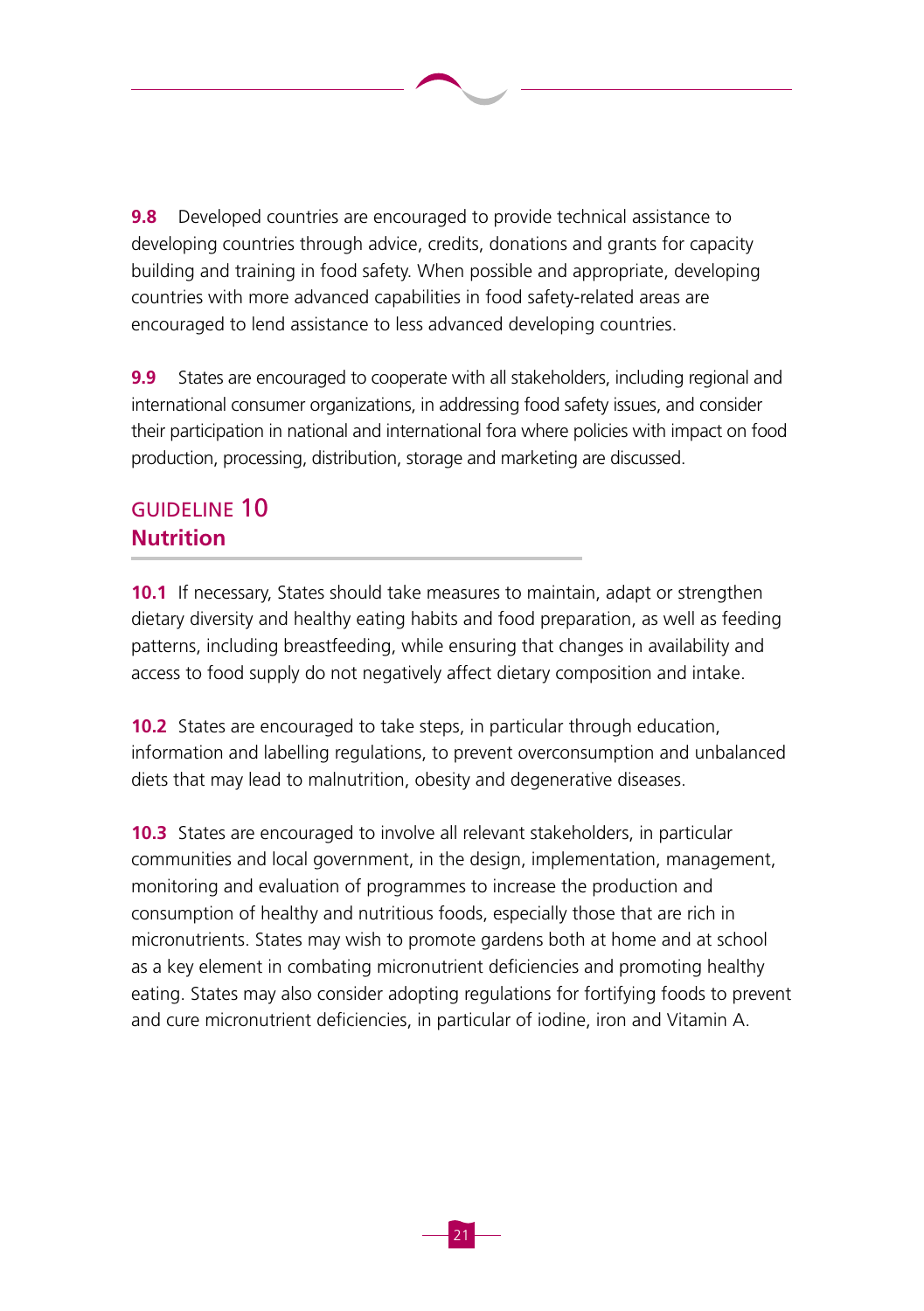**10.4** States should address the specific food and nutritional needs of people living with HIV/AIDS or suffering from other epidemics.

**10.5** States should take appropriate measures to promote and encourage breastfeeding, in line with their cultures, the International Code of Marketing of Breast-milk Substitutes and subsequent resolutions of the World Health Assembly, in accordance with the WHO/UNICEF recommendations.

**10.6** States may wish to disseminate information on the feeding of infants and young children that is consistent and in line with current scientific knowledge and internationally accepted practices and to take steps to counteract misinformation on infant feeding. States should consider with utmost care issues regarding breastfeeding and human immunodeficiency virus (HIV) infection on the basis of the most up-to-date, authoritative scientific advice and referring to the latest WHO/ UNICEF guidelines.

**10.7** States are invited to take parallel action in the areas of health, education and sanitary infrastructure and promote intersectoral collaboration, so that necessary services and goods become available to people to enable them to make full use of the dietary value in the food they eat and thus achieve nutritional well-being.

**10.8** States should adopt measures to eradicate any kind of discriminatory practices, especially with respect to gender, in order to achieve adequate levels of nutrition within the household.

**10.9** States should recognize that food is a vital part of an individual's culture, and they are encouraged to take into account individuals' practices, customs and traditions on matters related to food.

**10.10** States are reminded of the cultural values of dietary and eating habits in different cultures and should establish methods for promoting food safety, positive nutritional intake including fair distribution of food within communities and households with special emphasis on the needs and rights of both girls and boys, as well as pregnant women and lactating mothers, in all cultures.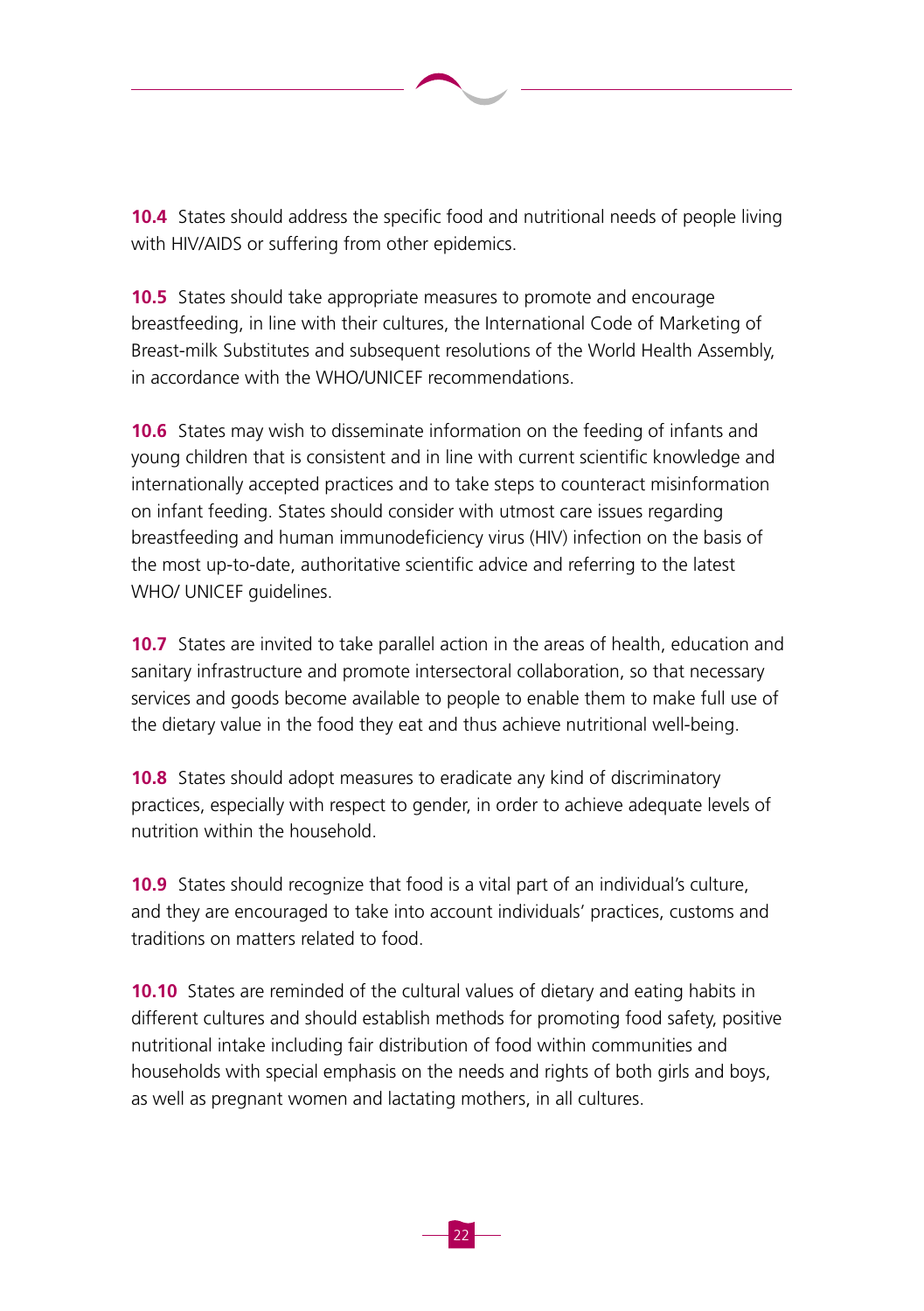#### GUIDELINE 11 **Education and awareness raising**

**11.1** States should support investment in human resource development such as health, education, literacy and other skills training, which are essential to sustainable development, including agriculture, fisheries, forestry and rural development.

**11.2** States should strengthen and broaden primary education opportunities, especially for girls, women and other underserved populations.

**11.3** States should encourage agricultural and environmental education at the primary and secondary levels in order to create a better awareness in new generations about the importance of conserving and making sustainable use of natural resources.

**11.4** States should support higher education by strengthening developing country university and technical faculties of agriculture-related disciplines and business to carry out both education and research functions, and by engaging universities throughout the world in training developing country agriculturalists, scientists and businesspeople at the graduate and post-graduate levels.

**11.5** States should provide information to individuals to strengthen their ability to participate in food-related policy decisions that may affect them, and to challenge decisions that threaten their rights.

**11.6** States should implement measures to make people improve their housing conditions and their means for food preparation, because they are related to food safety. Such measures should be made in the educative and infrastructure fields, especially in rural households.

**11.7** States should promote, and/or integrate into school curricula, human rights education, including civil, political, economic, social and cultural rights, which includes the progressive realization of the right to adequate food.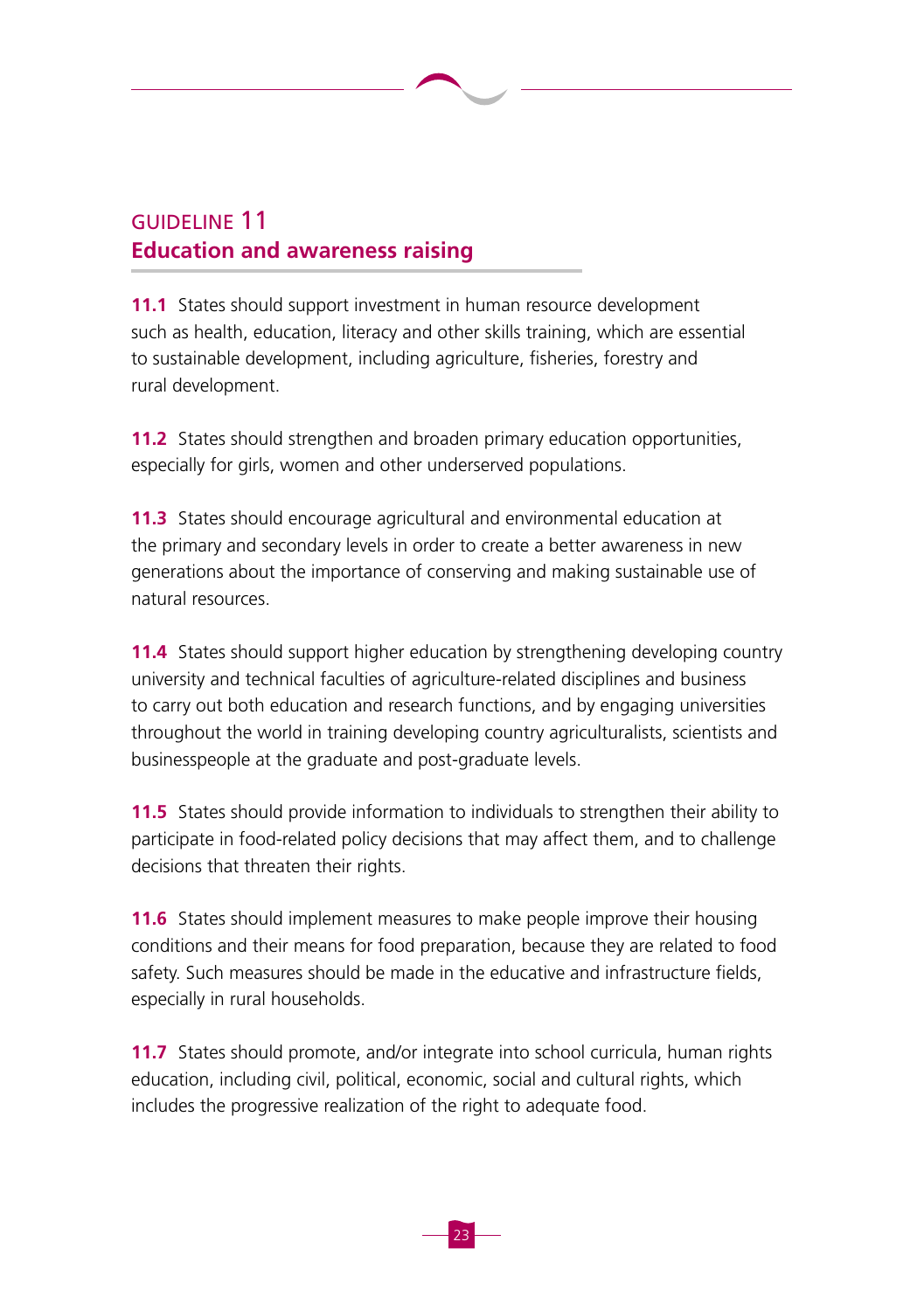**11.8** States are encouraged to promote awareness of the importance of human rights, including the progressive realization of the right to adequate food.

**11.9** States should provide proper training to officials responsible for the implementation of the progressive realization of the right to adequate food.

**11.10** States should raise public awareness of these guidelines and continuously provide and improve access to them and to relevant human rights laws and regulations, particularly in rural and remote areas.

**11.11** States may wish to empower civil society to participate in the implementation of these guidelines, for instance through capacity building.

#### GUIDELINE 12 **National financial resources**

**12.1** Regional and local authorities are encouraged to allocate resources for antihunger and food security purposes in their respective budgets.

**12.2** States should ensure transparency and accountability in the use of public resources, particularly in the area of food security.

**12.3** States are encouraged to promote basic social programmes and expenditures, in particular those affecting the poor and the vulnerable segments of society, and to protect them from budget reductions, while increasing the quality and effectiveness of social expenditures. States should strive to ensure that budget cuts do not negatively affect access to adequate food among the poorest sections of society.

**12.4** States are encouraged to establish an enabling legal and economic environment to promote and mobilize domestic savings and attract external resources for productive investment, and seek innovative sources of funding, both public and private at national and international levels, for social programmes.

**12.5** States are invited to take appropriate steps and suggest strategies to contribute to raise awareness of the families of migrants in order to promote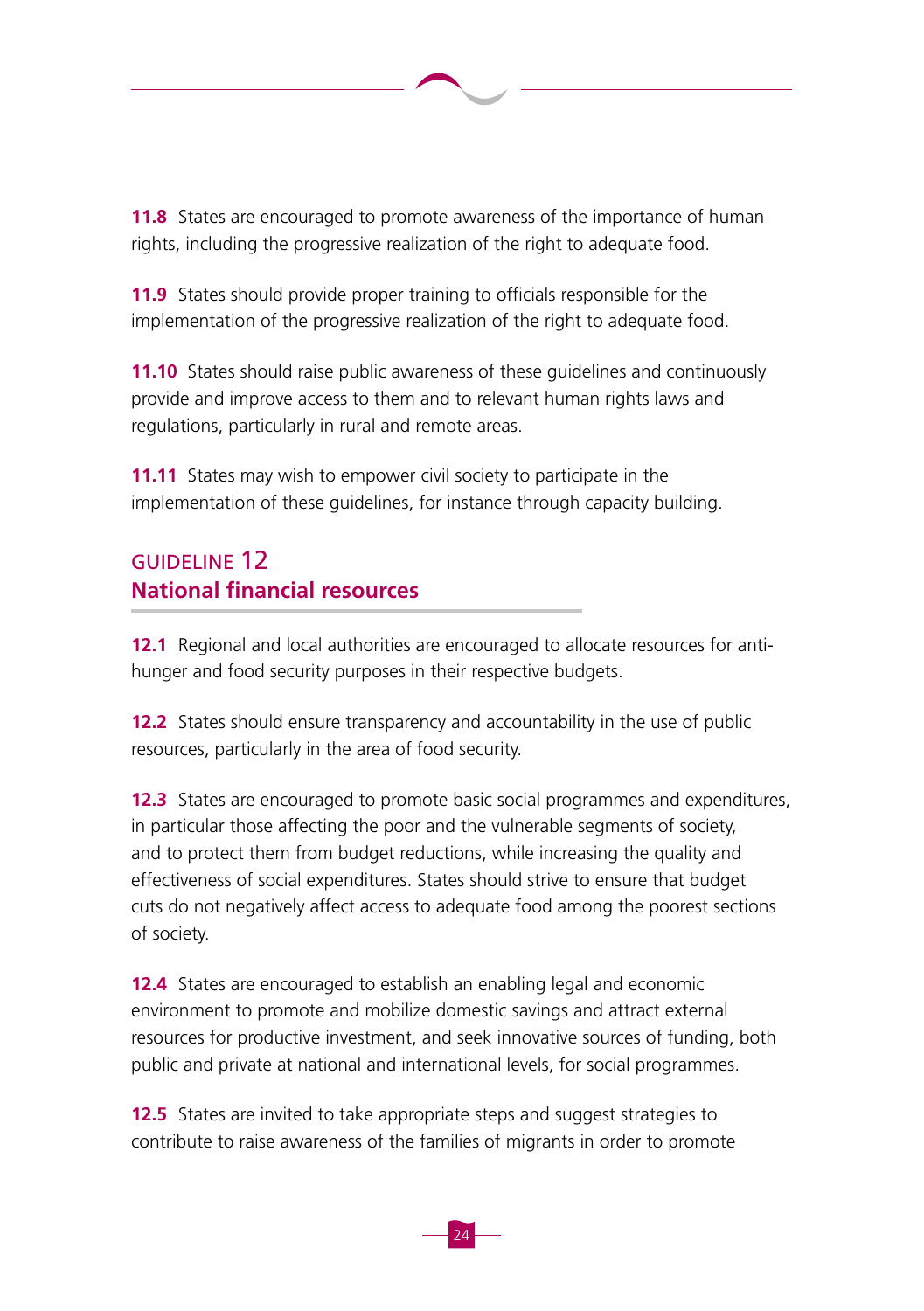efficient use of the remittances of migrants for investments that could improve their livelihoods, including the food security of their families.

#### GUIDELINE 13 **Support for vulnerable groups**

**13.1** Consistent with the World Food Summit commitment, States should establish Food Insecurity and Vulnerability Information and Mapping Systems (FIVIMS), in order to identify groups and households particularly vulnerable to food insecurity along with the reasons for their food insecurity. States should develop and identify corrective measures to be implemented both immediately and progressively to provide access to adequate food.

**13.2** States are invited to systematically undertake disaggregated analysis on the food insecurity, vulnerability and nutritional status of different groups in society, with particular attention to assessing any form of discrimination that may manifest itself in greater food insecurity and vulnerability to food insecurity, or in a higher prevalence of malnutrition among specific population groups, or both, with a view to removing and preventing such causes of food insecurity or malnutrition.

**13.3** States should establish transparent, non-discriminatory eligibility criteria in order to ensure effective targeting of assistance, so that no one who is in need is excluded, or that those not in need of assistance are included. Effective accountability and administrative systems are essential to prevent leakages and corruption. Factors to take into account include household and individual assets and income, nutrition and health status, as well as existing coping mechanisms.

**13.4** States may wish to give priority to channelling food assistance via women as a means of enhancing their decision-making role and ensuring that the food is used to meet the household's food requirements.

#### GUIDELINE 14 **Safety nets**

**14.1** States should consider, to the extent that resources permit, establishing and maintaining social safety and food safety nets to protect those who are unable to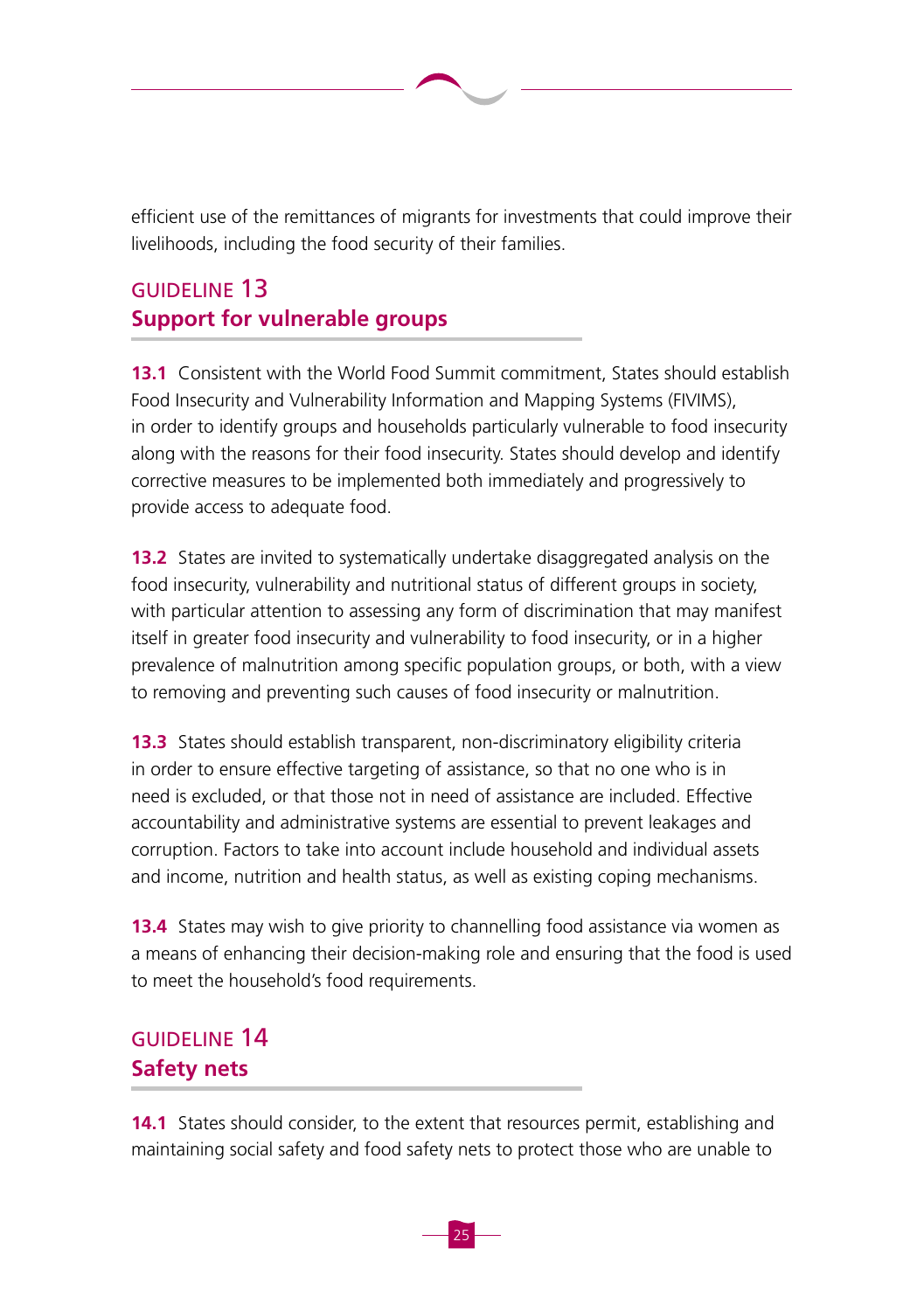provide for themselves. As far as possible, and with due regard to effectiveness and coverage, States should consider building on existing capacities within communities at risk to provide the necessary resources for social safety and food safety nets to fulfil the progressive realization of the right to adequate food. States may wish to consider the benefits of procuring locally.

**14.2** States and international organizations should consider the benefits of local procurement for food assistance that could integrate the nutritional needs of those affected by food insecurity and the commercial interests of local producers.

**14.3** Although the design of social and food safety nets will depend on the nature of food insecurity, objectives, budget, existing administrative capacity and local circumstances such as levels of food supply and local food markets, States should nonetheless ensure that they adequately target those in need and respect the principle of non-discrimination in the establishment of eligibility criteria.

**14.4** States should take steps, to the extent that resources permit, so that any measure of an economic or financial nature likely to have a negative impact on existing levels of food consumption of vulnerable groups be accompanied by provision for effective food safety nets. Safety nets should be linked to other complementary interventions that promote food security in the longer term.

**14.5** In situations where it has been determined that food plays an appropriate role in safety nets, food assistance should bridge the gap between the nutritional needs of the affected population and their ability to meet those needs themselves. Food assistance should be provided with the fullest possible participation of those affected, and such food should be nutritionally adequate and safe, bearing in mind local circumstances, dietary traditions and cultures.

**14.6** States should consider accompanying food assistance in safety net schemes with complementary activities to maximize benefits towards ensuring people's access to and utilization of adequate food. Essential complementary activities include access to clean water and sanitation, health care interventions and nutrition education activities.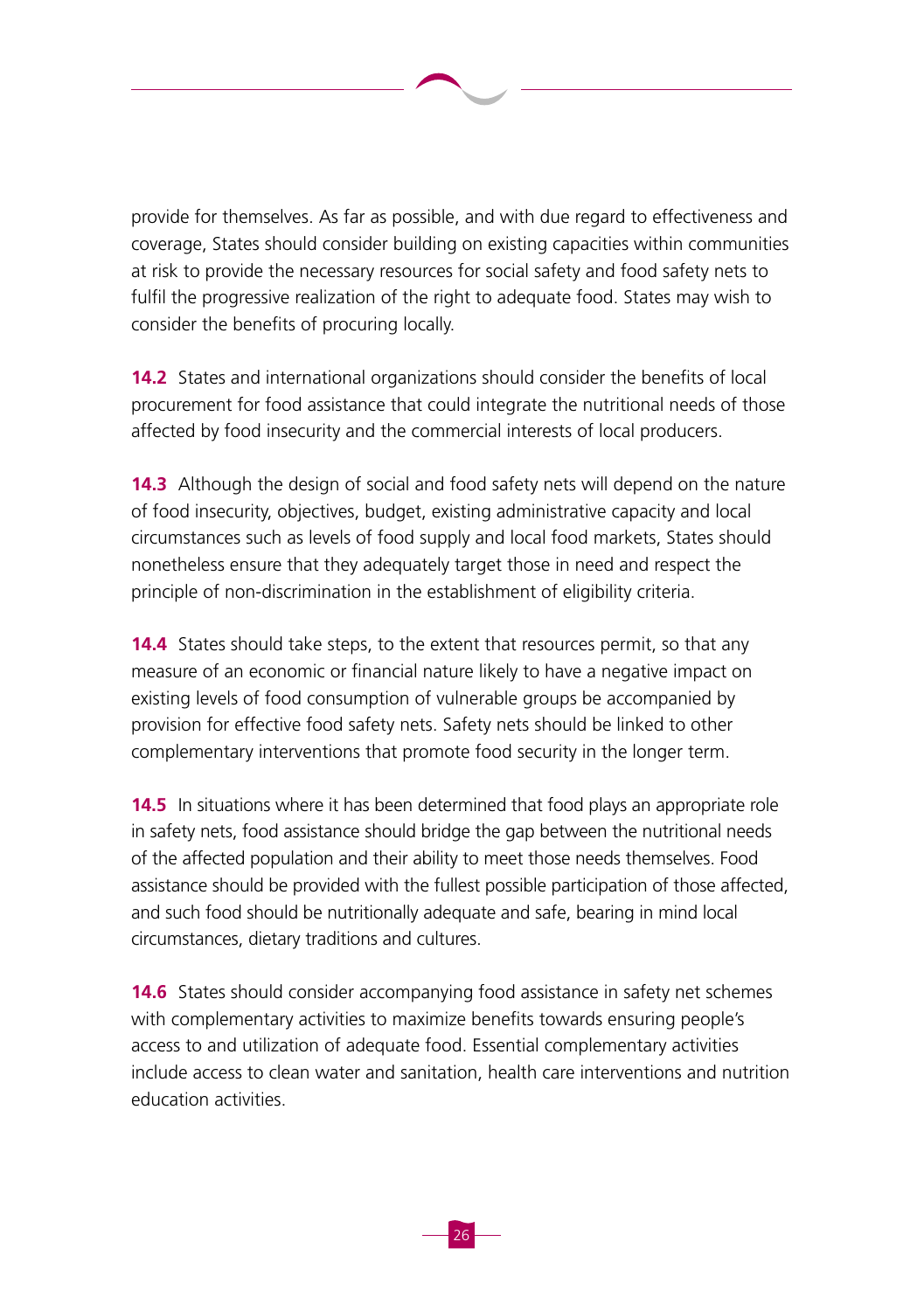**14.7** States, in the design of safety nets, should consider the important role of international organizations such as FAO, IFAD and WFP, and other relevant international, regional and civil society organizations that can assist them in fighting rural poverty and promoting food security and agricultural development.

#### GUIDELINE 15 **International food aid**

**15.1** Donor States should ensure that their food aid policies support national efforts by recipient States to achieve food security, and base their food aid provisions on sound needs assessment, targeting especially food insecure and vulnerable groups. In this context, donor States should provide assistance in a manner that takes into account food safety, the importance of not disrupting local food production and the nutritional and dietary needs and cultures of recipient populations. Food aid should be provided with a clear exit strategy and avoid the creation of dependency. Donors should promote increased use of local and regional commercial markets to meet food needs in famine-prone countries and reduce dependence on food aid.

**15.2** International food-aid transactions, including bilateral food aid that is monetized, should be carried out in a manner consistent with the FAO Principles of Surplus Disposal and Consultative Obligations, the Food Aid Convention and the WTO Agreement on Agriculture, and should meet the internationally agreed food safety standards, bearing in mind local circumstances, dietary traditions and cultures.

**15.3** States and relevant non-state actors should ensure, in accordance with international law, safe and unimpeded access to the populations in need, as well as for international needs assessments, and by humanitarian agencies involved in the distribution of international food assistance.

**15.4** The provision of international food aid in emergency situations should take particular account of longer-term rehabilitation and development objectives in the recipient countries, and should respect universally recognized humanitarian principles.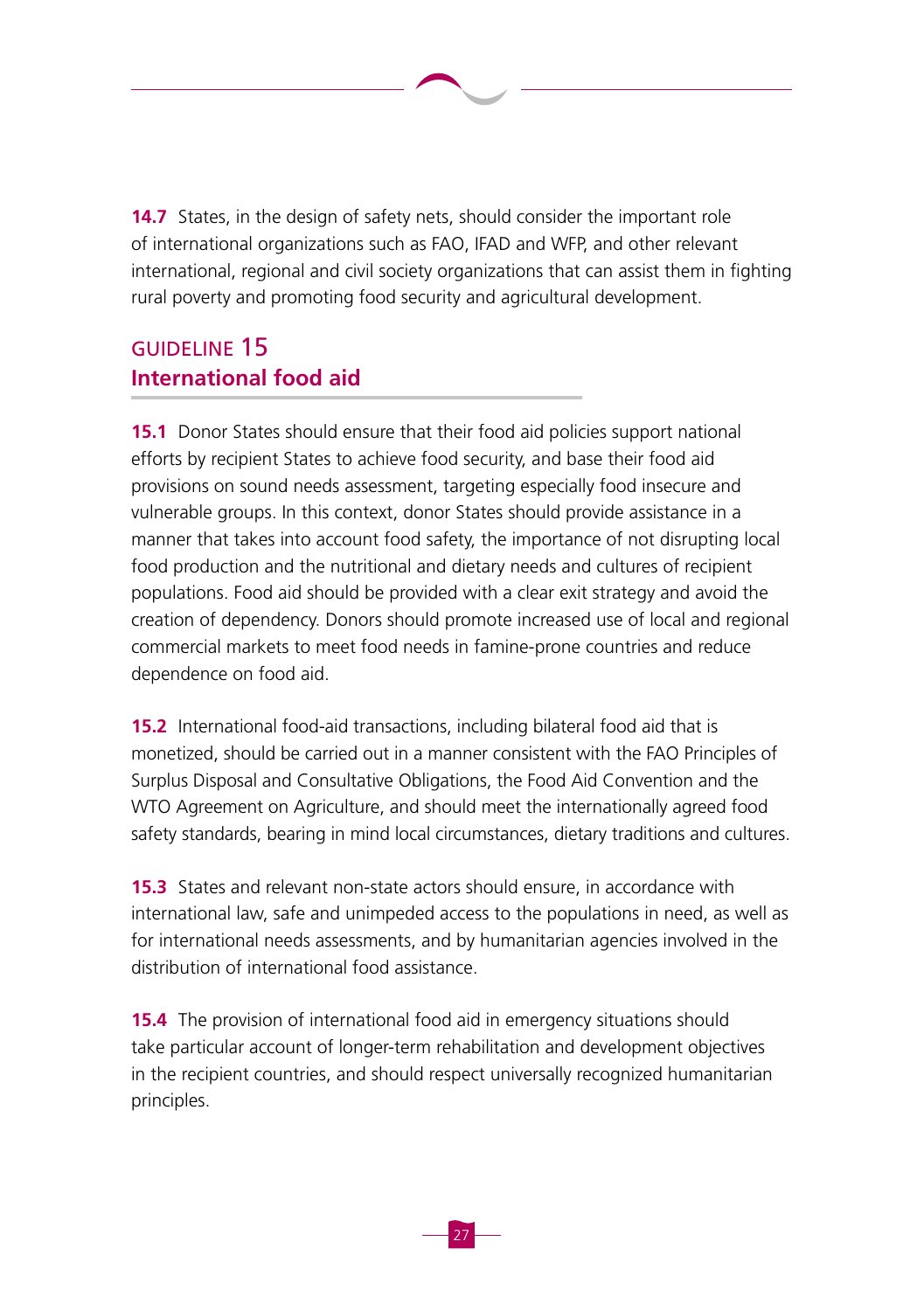**15.5** The assessment of needs and the planning, monitoring and evaluation of the provision of food aid should, as far as possible, be made in a participatory manner and, whenever possible, in close collaboration with recipient governments at the national and local level.

#### GUIDELINE 16 **Natural and human-made disasters**

**16.1** Food should never be used as a means of political and economic pressure.

**16.2** States reaffirm the obligations they have assumed under international humanitarian law and, in particular, as parties to the 1949 Geneva Conventions and/or the 1977 Additional Protocols thereto with respect to the humanitarian needs of the civilian population, including their access to food in situations of armed conflict and occupation, *inter alia*,

Additional Protocol I provides, *inter alia*, that "[t]he starvation of civilians as a method of warfare is prohibited" and that "[i]t is prohibited to attack, destroy, remove or render useless objects indispensable to the survival of the civilian population, such as foodstuffs, agricultural areas for the production of foodstuffs, crops, livestock, drinking water installations and supplies and irrigation works, for the specific purpose of denying them, for their sustenance value to the civilian population or to the adverse party, whatever the motive, whether in order to starve out civilians, to cause them to move away, or for any other motive", and that "these objects shall not be made the object of reprisals".

**16.3** In situations of occupation, international humanitarian law provides, *inter alia*: that to the fullest extent of the means available to it, the Occupying Power has the duty of ensuring the food and medical supplies of the population; that it should, in particular, bring in the necessary foodstuffs, medical stores and other articles if the resources of the Occupied Territory are inadequate; and that if the whole or part of the population of an Occupied Territory is inadequately supplied,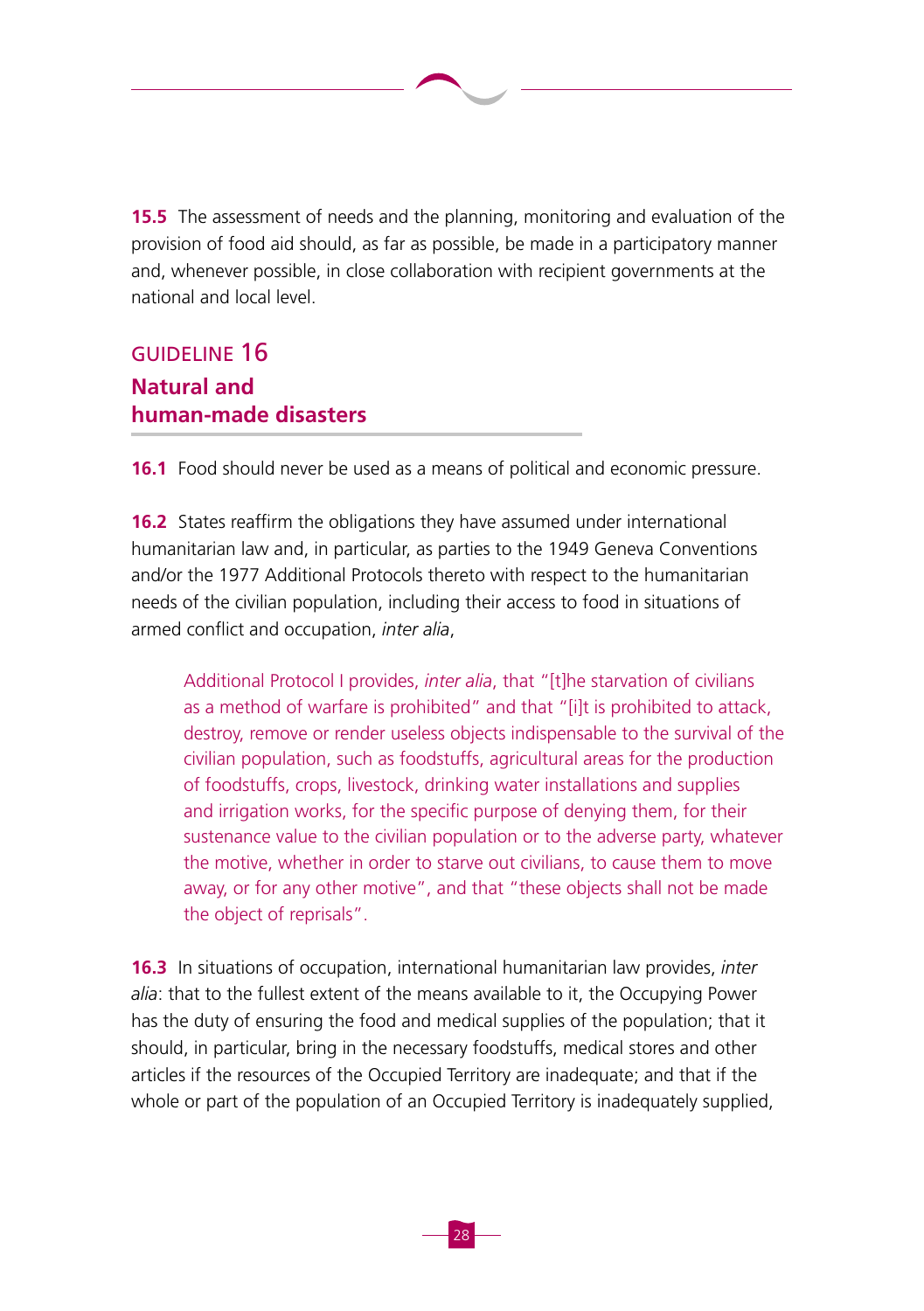

the Occupying Power shall agree to relief schemes on behalf of the said population, and shall facilitate them by all the means at its disposal.2

**16.4** States reaffirm the obligations they have assumed regarding the protection, safety and security of humanitarian personnel.

**16.5** States should make every effort to ensure that refugees and internally displaced persons have access at all times to adequate food. In this respect, States and other relevant stakeholders should be encouraged to make use of the Guiding Principles on Internal Displacement when dealing with situations of internal displacement.

**16.6** In the case of natural or human-made disasters, States should provide food assistance to those in need, may request international assistance if their own resources do not suffice, and should facilitate safe and unimpeded access for international assistance in accordance with international law and universally recognized humanitarian principles, bearing in mind local circumstances, dietary traditions and cultures.

**16.7** States should put in place adequate and functioning mechanisms of early warning to prevent or mitigate the effects of natural or human-made disasters. Early warning systems should be based on international standards and cooperation, on reliable, disaggregated data and should be constantly monitored. States should take appropriate emergency preparedness measures, such as keeping food stocks for the acquisition of food, and take steps to put in place adequate systems for distribution.

**16.8** States are invited to consider establishing mechanisms to assess nutritional impact and to gain understanding of the coping strategies of affected households in the event of natural or human-made disasters. This should inform the targeting, design, implementation and evaluation of relief, rehabilitation and resilience building programmes.

<sup>2</sup> 1949 Geneva Convention IV Relative to the Protection of Civilian Persons in Time of War, Articles 55, 59.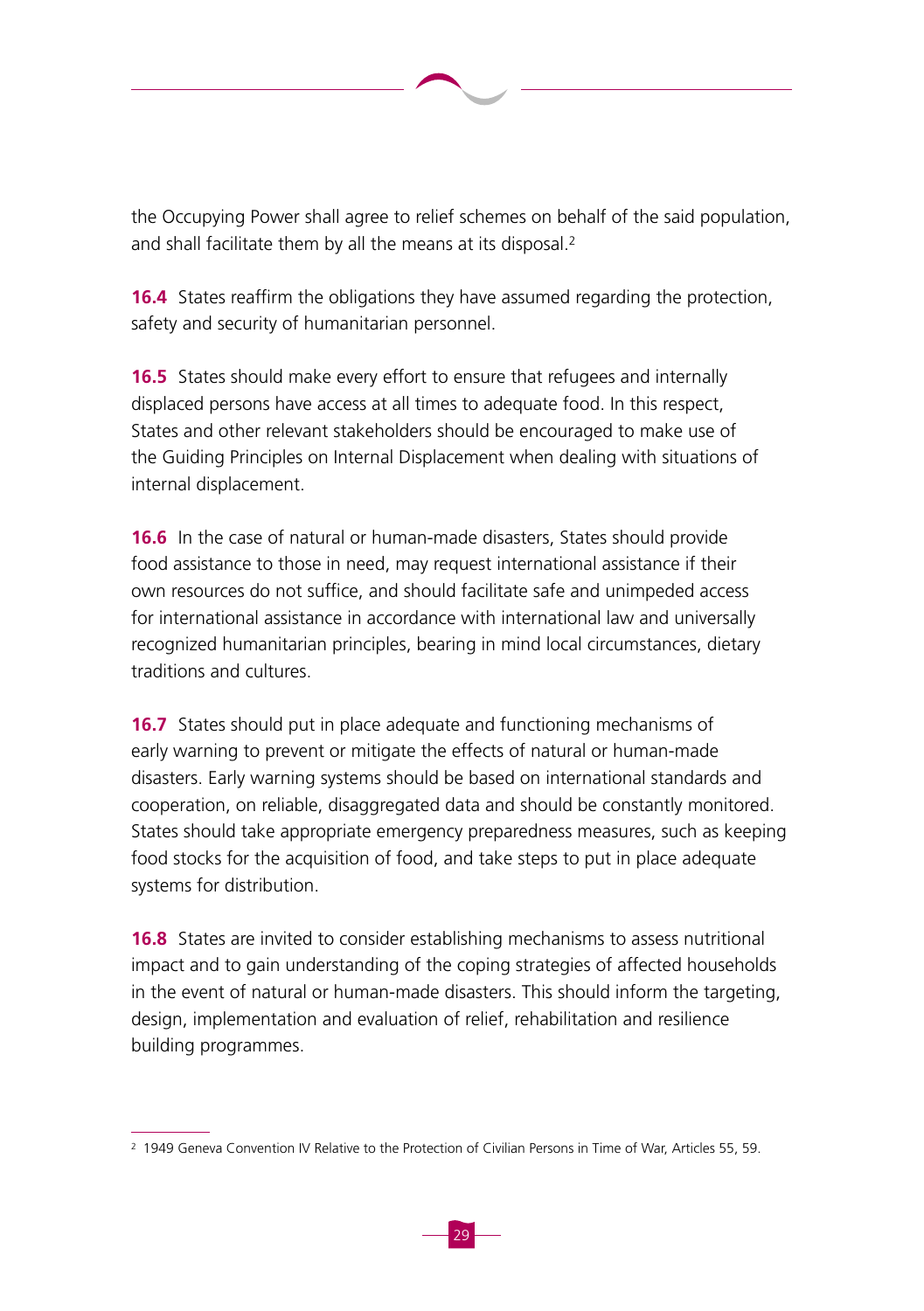#### GUIDELINE 17 **Monitoring, indicators and benchmarks**

**17.1** States may wish to establish mechanisms to monitor and evaluate the implementation of these guidelines towards the progressive realization of the right to adequate food in the context of national food security, in accordance with their capacity and by building on existing information systems and addressing information gaps.

**17.2** States may wish to consider conducting "Right to Food Impact Assessments" in order to identify the impact of domestic policies, programmes and projects on the progressive realization of the right to adequate food of the population at large and vulnerable groups in particular, and as a basis for the adoption of the necessary corrective measures.

**17.3** States may also wish to develop a set of process, impact and outcome indicators, relying on indicators already in use and monitoring systems such as FIVIMS, so as to assess the implementation of the progressive realization of the right to adequate food. They may wish to establish appropriate benchmarks to be achieved in the short, medium and long term, which relate directly to meeting poverty and hunger reduction targets as a minimum, as well as other national and international goals including those adopted at the World Food Summit and the Millennium Summit.

**17.4** In this evaluation process, process indicators could be so identified or designed that they explicitly relate and reflect the use of specific policy instruments and interventions with outcomes consistent with the progressive realization of the right to adequate food in the context of national food security. Such indicators could enable States to implement legal, policy and administrative measures, detect discriminatory practices and outcomes, and ascertain the extent of political and social participation in the process of realizing that right.

**17.5** States should, in particular, monitor the food security situation of vulnerable groups, especially women, children and the elderly, and their nutritional status, including the prevalence of micronutrient deficiencies.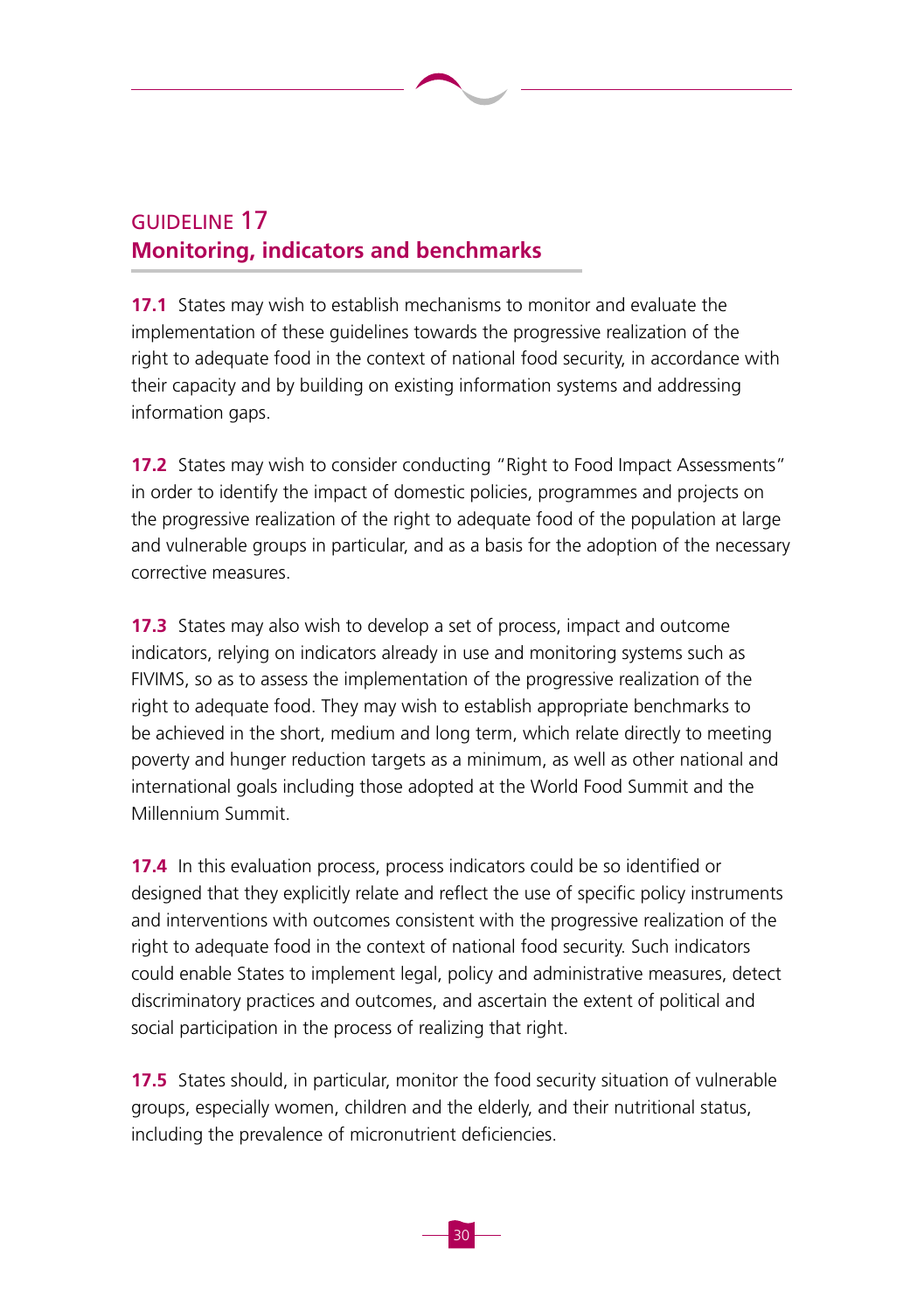**17.6** In this evaluation process, States should ensure a participatory approach to information gathering, management, analysis, interpretation and dissemination.

#### GUIDELINE 18 **National human rights institutions**

**18.1** States that have as a matter of national law or policy adopted a rights-based approach, and national human rights institutions or ombudspersons, may wish to include the progressive realization of the right to adequate food in the context of national food security in their mandates. States that do not have national human rights institutions or ombudspersons are encouraged to establish them. Human rights institutions should be independent and autonomous from the government, in accordance with the Paris Principles. States should encourage civil society organizations and individuals to contribute to monitoring activities undertaken by national human rights institutions with respect to the progressive realization of the right to adequate food.

**18.2** States are invited to encourage efforts by national institutions to establish partnerships and increase cooperation with civil society.

#### GUIDELINE 19 **International dimension**

**19.1** States should fulfil those measures, actions and commitments on the international dimension, as described in Section III below, in support of the implementation of the Voluntary Guidelines, which assist States in their national efforts in the progressive realization of the right to adequate food in the context of national food security as set forth by the World Food Summit and the World Food Summit: *five years later* within the context of the Millennium Declaration.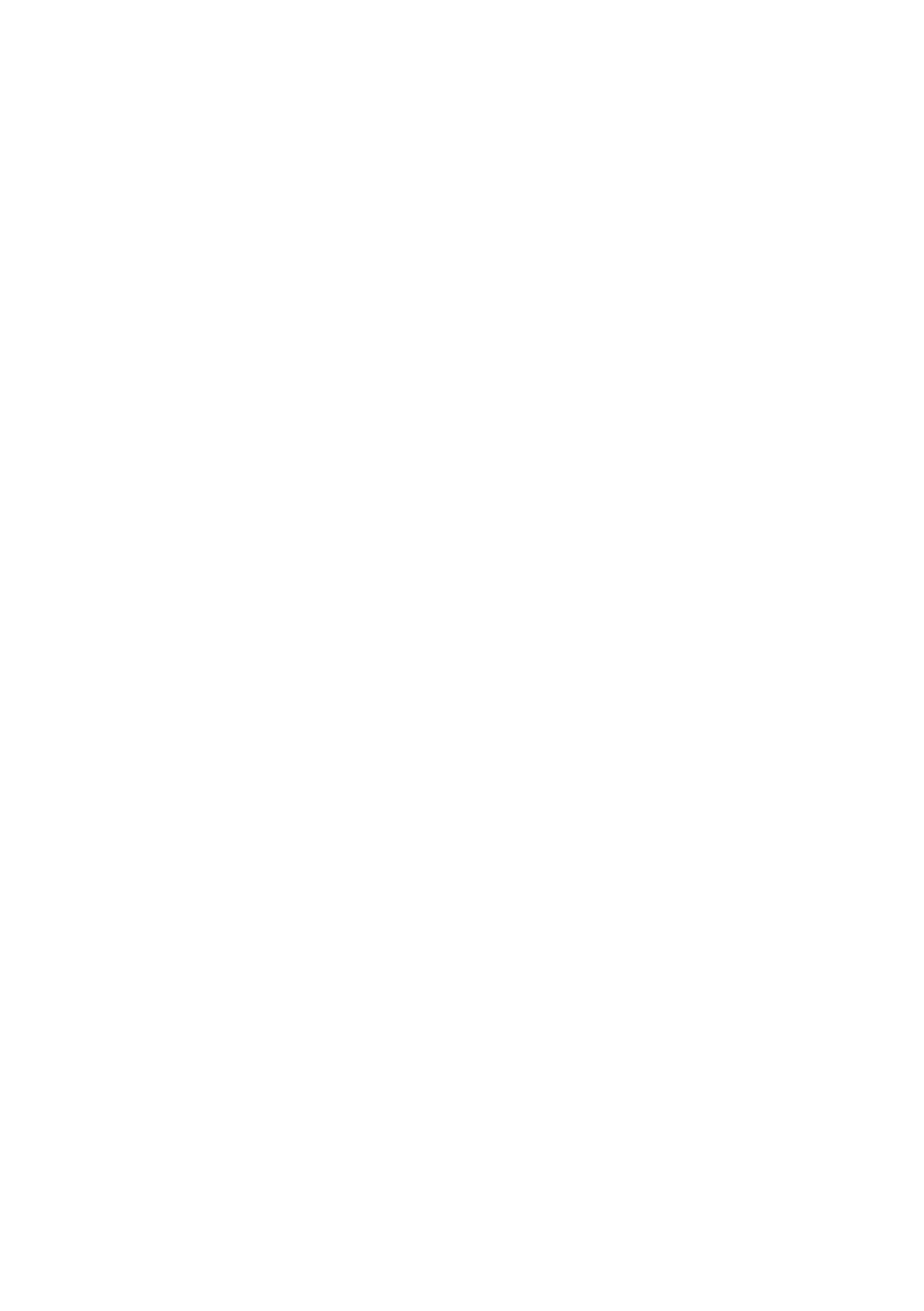## **INTERNATIONAL MEASURES, ACTIONS AND COMMITMENTS**

#### **International cooperation and unilateral measures**

**1.** In the context of recent major international conferences, the international community has stated its deep concern over the persistence of hunger, its readiness to support national governments in their efforts to combat hunger and malnutrition and its commitment to cooperate actively within the global partnership for development, which includes the International Alliance Against Hunger.

**2.** States have the primary responsibility for their own economic and social development, including the progressive realization of the right to adequate food in the context of national food security. Stressing that national development efforts should be supported by an enabling international environment, the international community and the UN system, including FAO, as well as other relevant agencies and bodies according to their mandates, are urged to take actions in supporting national development efforts for the progressive realization of the right to adequate food in the context of national food security. This essential role of international cooperation is recognized, *inter alia*, in article 56 of the Charter of the United Nations as well as in the outcomes of major international conferences such as the Plan of Implementation of the World Summit on Sustainable Development. Food should not be used as a tool of economic and political pressure.

**3.** States are strongly urged to take steps with a view to the avoidance of, and refrain from, any unilateral measure not in accordance with international law and the charter of the United Nations that impedes the full achievement of economic and social development by the populations of the affected countries and that hinders their progressive realization of the right to adequate food.

#### **Role of the international community**

**4.** Consistent with commitments made at various international conferences, in particular the Monterrey Consensus, developed countries should assist developing countries in attaining international development goals, including those contained in the Millennium Declaration. States and relevant international organizations according to their respective mandates should actively support the progressive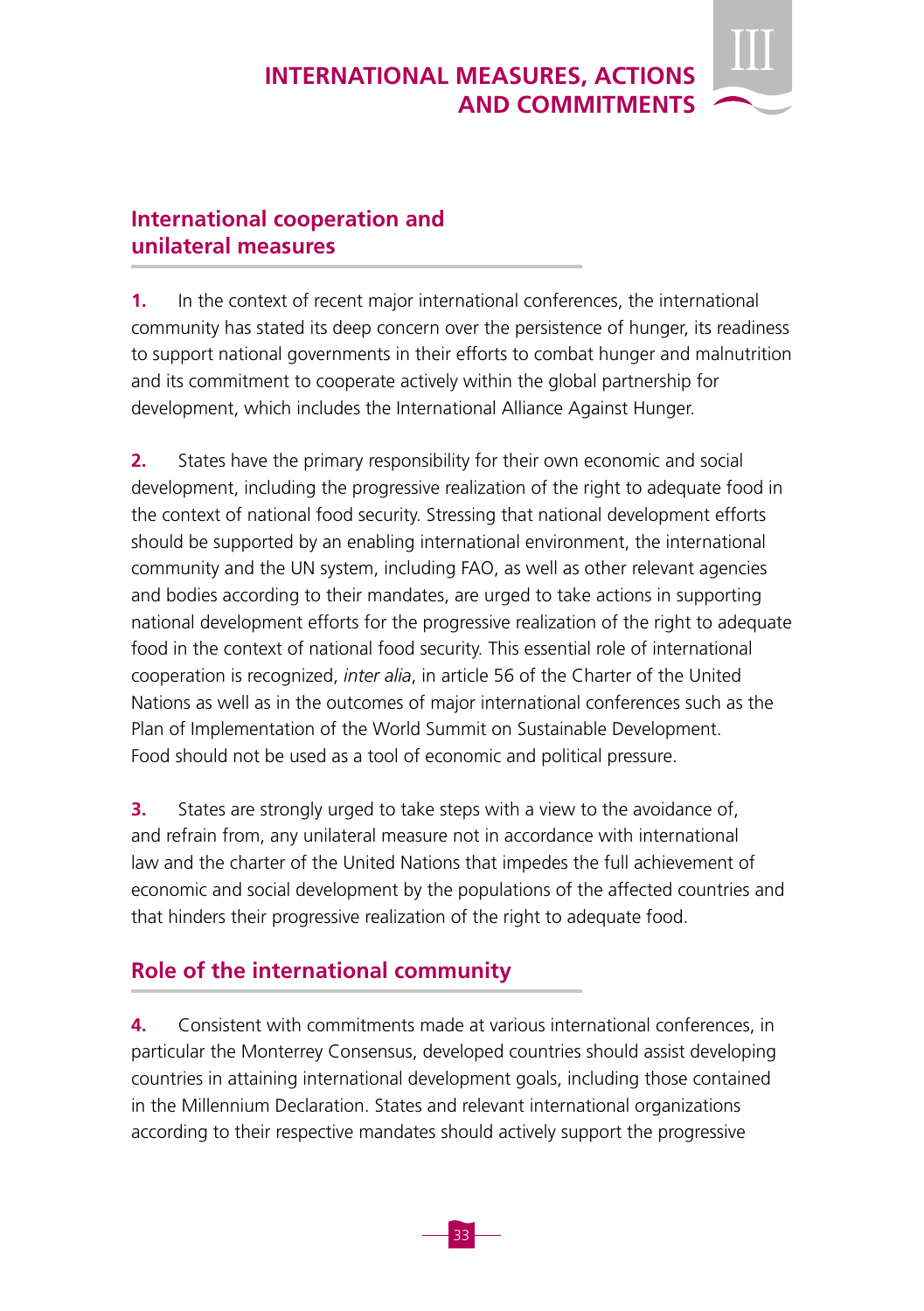realization of the right to adequate food at the national level. External support, including South–South cooperation, should be coordinated with national policies and priorities.

#### **Technical cooperation**

**5.** Developed and developing countries should act in partnership to support their efforts to achieve the progressive realization of the right to adequate food in the context of national food security through technical cooperation, including institutional capacity building, and transfer of technology on mutually agreed terms, as committed in the major international conferences, in all areas covered in these guidelines, with special focus on impediments to food security such as HIV/AIDS.

#### **International trade**

**6.** International trade can play a major role in the promotion of economic development, and the alleviation of poverty and improving food security at the national level.

**7.** States should promote international trade as one of the effective instruments for development, as expanded international trade could open opportunities to reduce hunger and poverty in many of the developing countries.

**8.** It is recalled that the long-term objective referred to in the WTO Agreement on Agriculture is to establish a fair and market-oriented trading system through a programme of fundamental reform encompassing strengthened rules and specific commitments on support and protection in order to correct and prevent restrictions and distortions in world agricultural markets.

**9.** States are urged to implement commitments expressed at various relevant international conferences and the recommendations of the São Paulo Consensus (the eleventh session of the United Nations Conference on Trade and Development) including, for example, those reproduced below: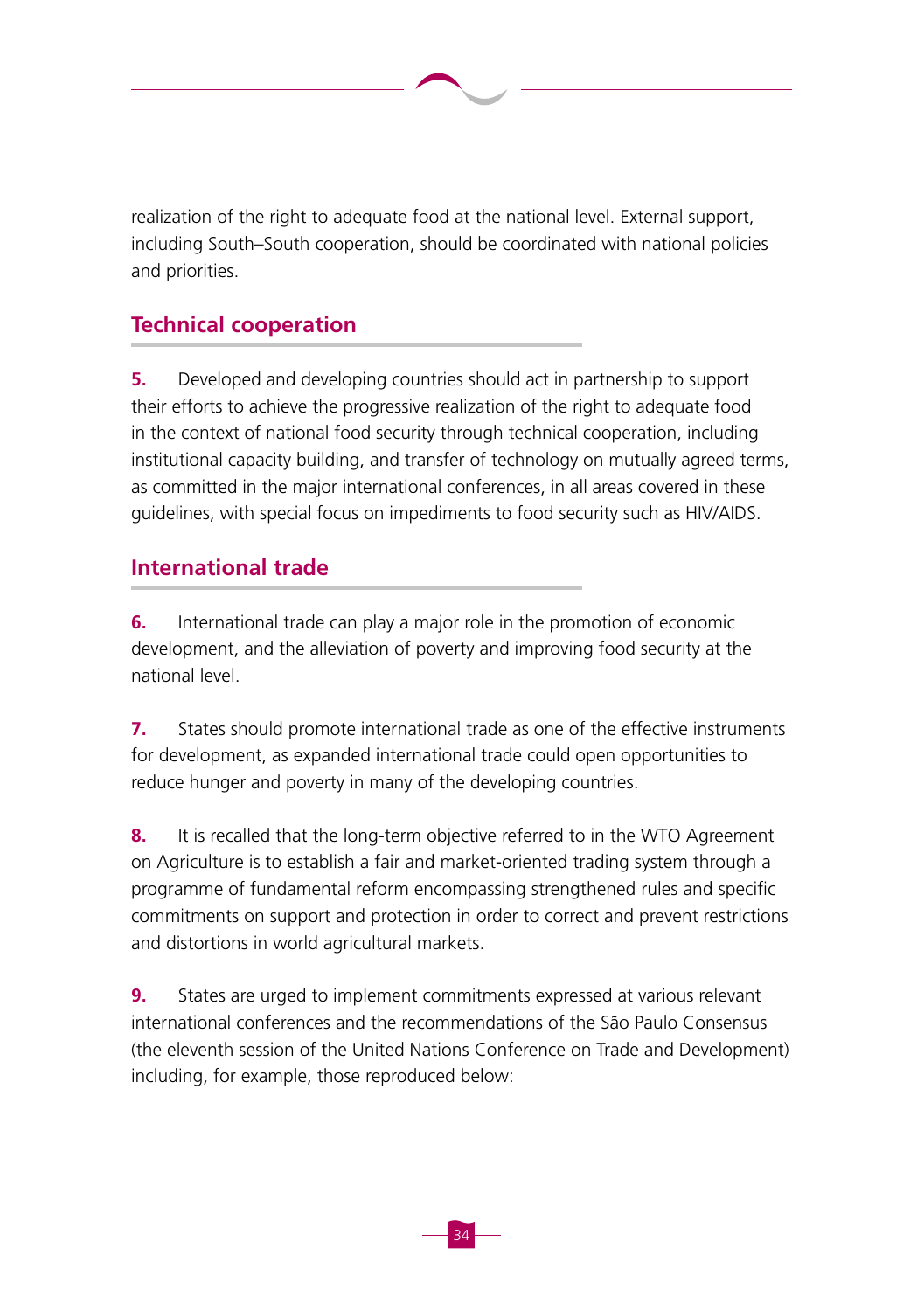**75.** Agriculture is a central element in the current negotiations. Efforts should be intensified to achieve the internationally agreed aims embodied in the three pillars of the Doha mandate, namely substantial improvements in market access; reductions of, with a view to phasing out, all forms of export subsidies; and substantial reductions in tradedistorting domestic support. The negotiations on agriculture taking place in the WTO should deliver an outcome that is consistent with the ambition set out in the Doha mandate. Special and differential treatment for developing countries shall be an integral part of all elements of the negotiations and shall take fully into account development needs in a manner consistent with the Doha mandate, including food security and rural development. Non-trade concerns of countries will be taken into account, as provided for in the Agreement on Agriculture, in accordance with paragraph 13 of the Doha Ministerial Declaration.

…

**77.** Efforts at extending market access liberalization for non-agricultural products under the Doha Work Programme should be intensified with the aim of reducing or, as appropriate, eliminating tariffs, including tariff peaks, high tariffs and tariff escalation, as well as non-tariff barriers, in particular on products of export interest to developing countries. Negotiations should take fully into account the special needs and interests of developing countries and LDCs, including through less than full reciprocity in reduction commitments.

**10.** Such measures can contribute to strengthening an enabling environment for the progressive realization of the right to adequate food in the context of national food security.

#### **External debt**

**11.** States and relevant international organizations should, as appropriate, pursue external debt relief measures vigorously and expeditiously in order to release resources for combating hunger, alleviating rural and urban poverty and promoting sustainable development. Creditors and debtors must share the responsibility for preventing and resolving unsustainable debt situations. Speedy, effective and full implementation of the enhanced heavily indebted poor countries (HIPC) initiative,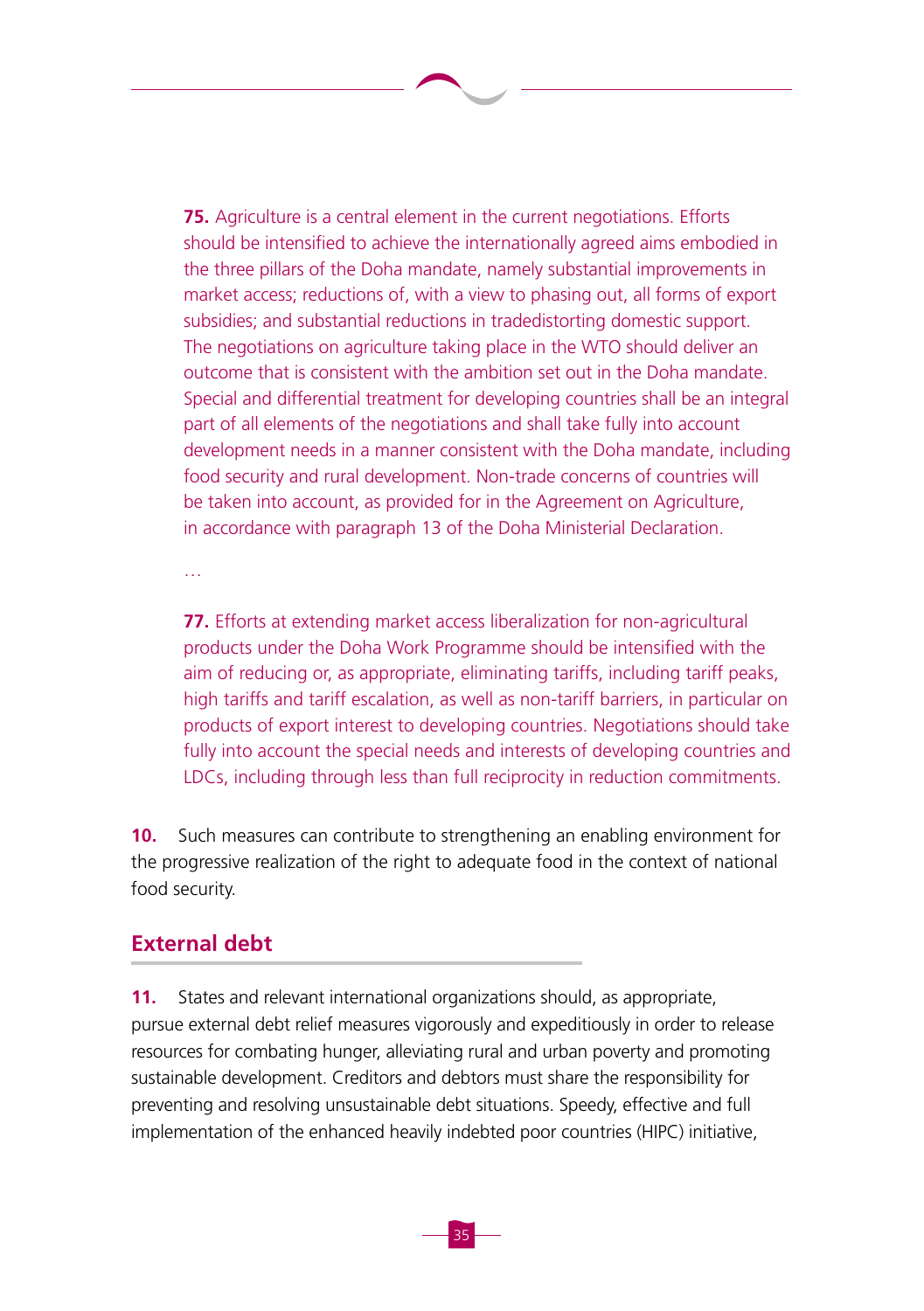which should be fully financed by additional resources, is critical. Furthermore, all official and commercial creditors are urged to participate in this initiative. Heavily indebted poor countries should take or continue to take policy measures required to ensure the full implementation of the HIPC initiative.

#### **Official development assistance**

**12.** Consistent with the Monterrey Consensus, developed countries should assist developing countries in attaining international development goals, including those contained in the Millennium Declaration, by providing adequate technical and financial assistance and by making concrete efforts towards the targets for ODA of 0.7 percent of GNP to developing countries and 0.15 percent to 0.2 percent of GNP to least developed countries. This should be linked to efforts to improve the quality and effectiveness of aid, including through better coordination, closer integration with national development strategies, greater predictability and stability and genuine national ownership. Donors should be encouraged to take steps to ensure that resources provided for debt relief do not detract from ODA resources intended to be available for developing countries. Developing countries are encouraged to build on progress achieved in ensuring that ODA is used effectively to help achieve development goals and targets. In addition, voluntary financial mechanisms supportive of efforts to achieve sustained growth, development and poverty eradication should be explored.

#### **International food aid**

**13.** States that provide international assistance in the form of food aid should regularly examine their relevant policies and, if necessary, review them to support national efforts by recipient States to progressively realize the right to adequate food in the context of national food security. In the broader context of food security policy, States should base their food aid policies on sound needs assessment that involves both recipient and donors and that targets especially needy and vulnerable groups. In this context, States should provide such assistance in a manner that takes into account the importance of food safety, local and regional food production capacity and benefits, and the nutritional needs as well as cultures of recipient populations.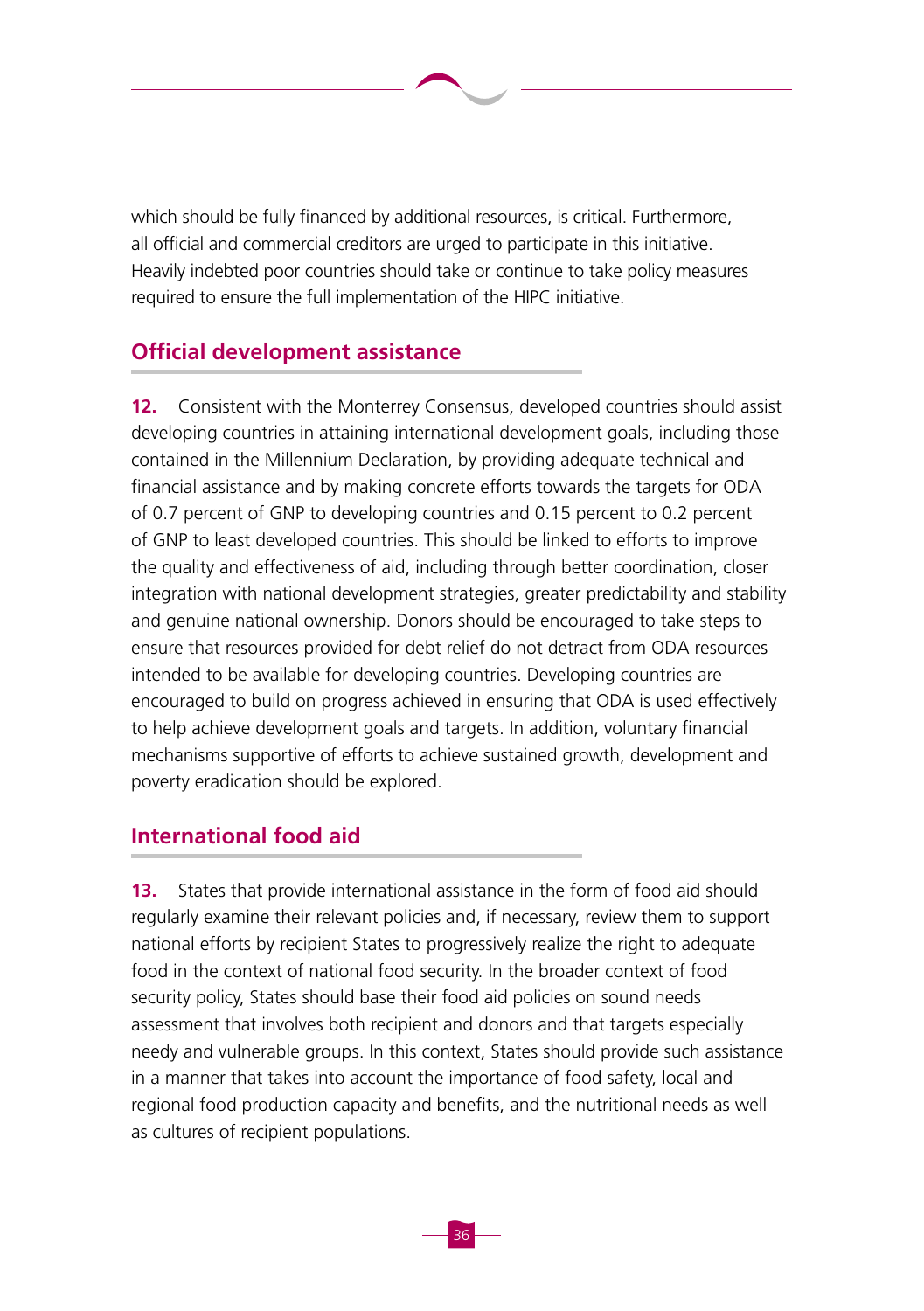#### **Partnerships with NGOs/CSOs/private sector**

**14.** States, international organizations, civil society, the private sector, all relevant non-governmental organizations and other stakeholders should promote the strengthening of partnerships and coordinated action, including programmes and capacity development efforts, with a view to strengthening the progressive realization of the right to adequate food in the context of national food security.

#### **Promotion and protection of the right to adequate food**

**15.** The organs and specialized agencies related to human rights should continue to enhance the coordination of their activities based on the consistent and objective application of international human right instruments, including the promotion of the progressive realization of the right to adequate food. The promotion and protection of all human rights and fundamental freedoms must be considered a priority objective of the United Nations in accordance with its purposes and principles, in particular the purpose of international cooperation. In the framework of these purposes and principles, the promotion and protection of all human rights, including the progressive realization of the right to adequate food, is a legitimate concern of all Member States, the international community and civil society.

#### **International reporting**

**16.** States may report on a voluntary basis on relevant activities and progress achieved in implementing the Voluntary Guidelines on the progressive realization of the right to adequate food in the context of national food security, to the FAO Committee on World Food Security (CFS) within its reporting procedures.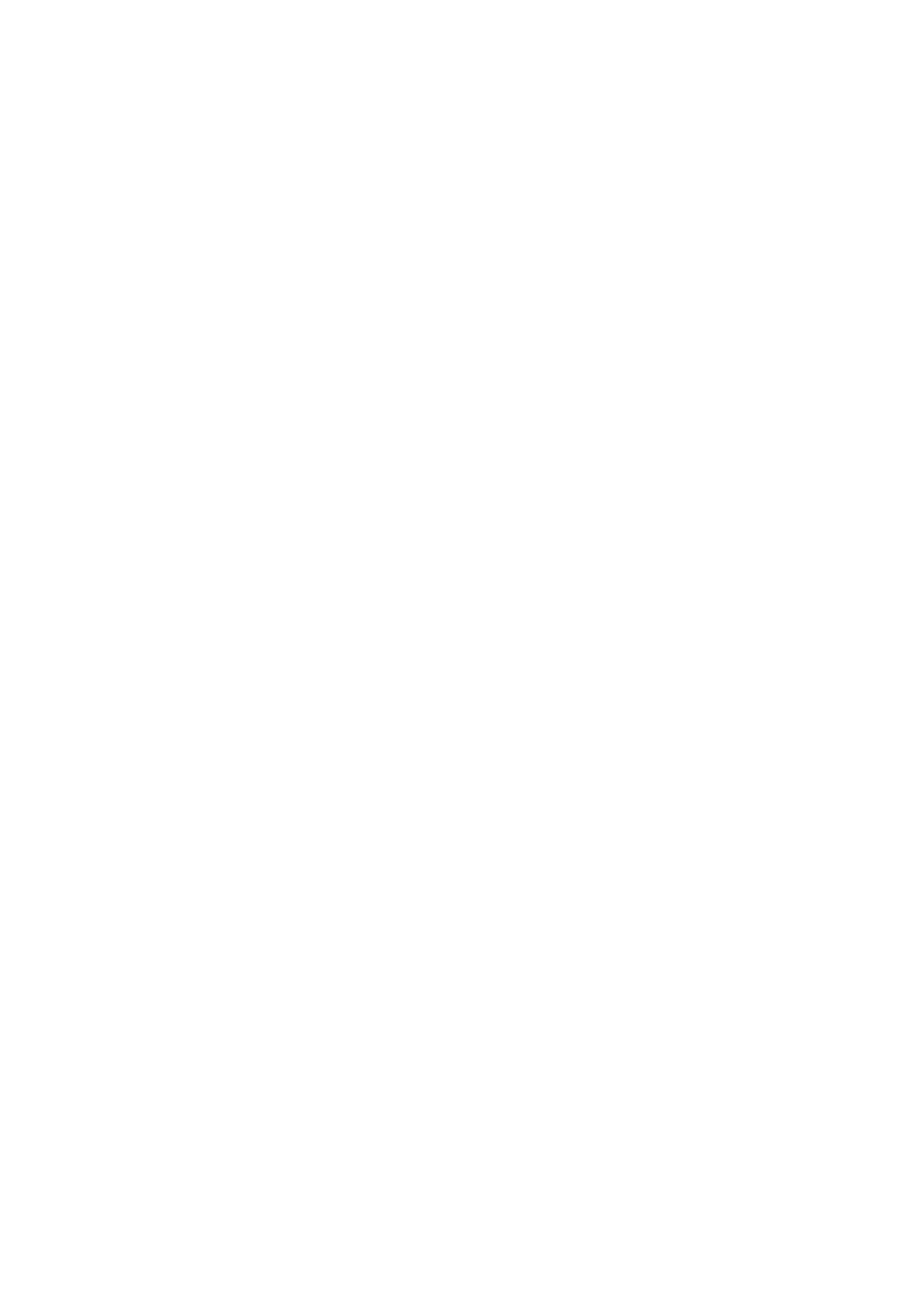Cover pictures, from left to right, from top to bottom: ©FAO/S. Palma, ©FAO/V. Maximov, ©FLICKR CC/D. Temps, ©Panos Pictures/A. Vitale ©FAO/V. Maximov, ©FAO/J. Spanner, ©FLICKR CC/D. Pham, ©FLICKR CC/D. Jarvis, ©FAO/J. Spanner, ©FAO/V. Maximov, ©FLICKR CC/S. Evans, ©FAO/V. Maximov, ©FLICKR CC/M. Lapid, ©FLICKR CC/F. Reus, ©FAO/S. Kozmin, ©FAO/P. Thekiso. Graphic designer: Tomaso Lezzi